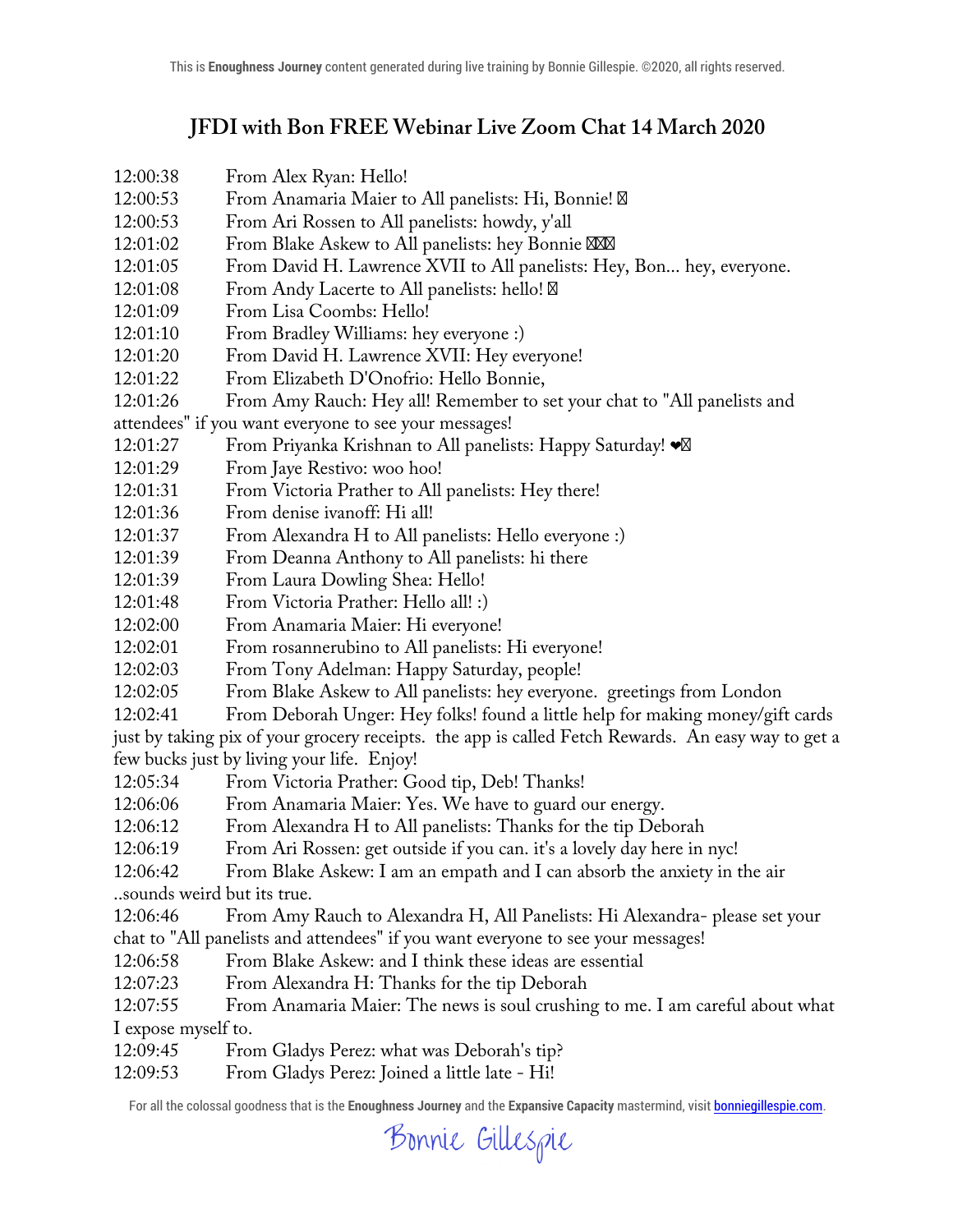12:10:54 From Elizabeth Zimmerman to All panelists: It's snowing in Portland today! A good day to be introspective.

12:12:20 From Alexandra H: ''found a little help for making money/gift cards just by taking pix of your grocery receipts. the app is called Fetch Rewards. An easy way to get a few bucks just by living your life. Enjoy! ''

12:12:44 From Gladys Perez: Alexandra, I do that via Ibotta. It's cool!

12:13:20 From Sage Whitehurst to All panelists: Second Ibotta! Use it for all that Amazon stocking up

12:13:29 From Gladys Perez: OH - that was Deborah's tip. Yup, got it. LOL

12:13:38 From Gladys Perez: Thank you.

12:14:03 From Gladys Perez: My poor dog is wanting to play and I'm just like, "must... connect with actors and Bonnie... please!"

12:14:13 From Alexandra H: :)

12:15:16 From Elizabeth D'Onofrio: I listen to your audio book in my car when driving.

12:15:40 From Pam Tierney: +1 for audiobook!

12:15:43 From Elizabeth D'Onofrio: I love it

12:16:02 From Gladys Perez: We love you too!

12:16:06 From Laura Dowling Shea: New York loves you too!

12:16:08 From Cynthia Whitman: New York loves you too!

12:16:25 From Victoria Prather: The INFAMOUS New Yorker Hotel... :)

12:16:57 From Finley Smith to All panelists: The whole East Coast loves you for that

matter!

12:17:01 From Alexandra H: Me too

12:17:06 From Alex Ryan: Hell yeah tv and ice cream!

12:17:09 From Gladys Perez: I found vegan ice cream! So yums

12:17:17 From Pam Tierney: or maybe 2 APPLE FRITTERS

12:17:18 From Anamaria Maier: And now I want ice-cream

12:17:20 From Jorjeana Marie: So good to see you!

12:17:30 From rosannerubino to All panelists: Hi from NYC!

12:17:35 From Alexandra H: Lots of vegan ice creams in London

12:17:35 From Victoria Prather: Good time to be in VOICEOVER :)

12:17:36 From Thalma De Freitas to All panelists: So happy to be here today, love you

Bonnie!

12:17:37 From Finley Smith: FYI Ice cream has not sold out in the panic shopping

12:17:52 From Jaye Restivo: hmmmm. granny blog...

12:17:53 From David H. Lawrence XVII: +1 Tori for VO...

12:18:03 From Gladys Perez: LOL granny blog - that's great, Jaye!

12:18:15 From Deva Jean-Philippe: Still not freaking out about the Coronavirus. Truly. I just don't care.

12:18:17 From Amy Rauch to Thalma De Freitas, All Panelists: Hi Thalma please set your

chat to "All panelists and attendees" if you want everyone to see your messages!

12:18:38 From Thalma De Freitas: Done, thanks!!

12:18:54 From Victoria Prather: Yes, David!! #VoiceoverFTW

Bonnie Gillespie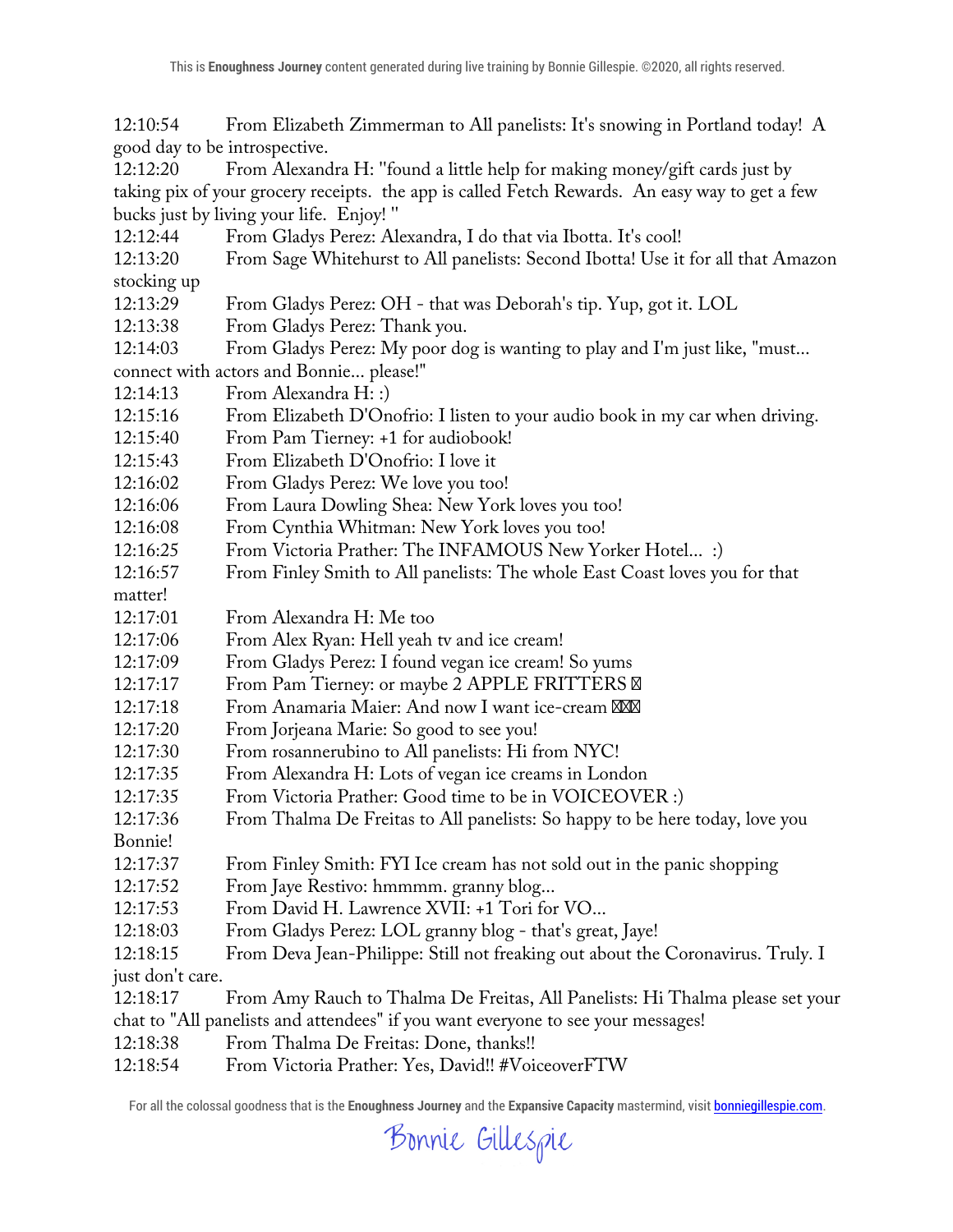12:18:59 From Ivan Kirincic to All panelists: hello from New Yorkkkk<br>12:19:01 From Aaron Wilson: I had ice cream last night and it was so g From Aaron Wilson: I had ice cream last night and it was so good! 12:19:19 From Alex Ryan to All panelists: Hi David Lawrence! It's been FOREVAH! 12:19:25 From judy thrush to All panelists: Thanks Bonnie for doing this. Film business shutting down and postpone up here in Canada. Tony Babcock my teacher like you being generous sharing tips on the web for us Actors. 12:19:29 From Pam Tierney: Brother the doc says to not touch face, mouth or ANYTHING PINK 12:19:35 From Amy Rauch: Hey all! Remember to set your chat to "All panelists and attendees" if you want everyone to see your messages! :0 12:19:35 From Alex Ryan: Hi David Lawrence! It's been FOREVAH! 12:19:43 From Elizabeth Zimmerman: It's snowing in Portland. I want cocoa! Not ice cream! 12:20:01 From Alex Ryan: (Amy I hate that it shoves you off randomly! I put it on and then randomly it kicks me back to Panelists!) 12:20:18 From Thalma De Freitas: I do 12:20:27 From Blake Askew: me too 12:20:36 From Deva Jean-Philippe: I do. 12:20:36 From Gladys Perez: I do too. 12:20:38 From Amanda Goble: I do, but feel like I'm stalled at actually making money 12:20:54 From Gladys Perez: whoohooo, Thalma! 12:20:57 From Amanda Goble: wow 12:20:58 From Anamaria Maier: wow 12:21:06 From Alexandra H: Well done Thalma 12:21:07 From Andy Lacerte: cool!! :) 12:21:08 From Renata Hinrichs: congrats! So awesome 12:21:09 From scOttsummitt: Congratulations, Thalma! :) 12:21:09 From Deanna Anthony to All panelists: that's amazing! congratulations 12:21:34 From Amy Rauch to Deanna Anthony, All Panelists: Deanna- Remember to set your chat to "All panelists and attendees" if you want everyone to see your messages! :) 12:21:53 From Gladys Perez: Woowoo to wow! 12:22:02 From David H. Lawrence XVII: Alex, I see Alex Ry... only, not your full last name - who are you exactly? :-) 12:22:10 From Victoria Prather: I like that, Gladys! Woowoo to WOW 12:22:12 From scOttsummitt: Perhaps you could produce meditation music, Thalma? 12:22:27 From Jorjeana Marie: I love meditation music 12:22:27 From Jaye Restivo: oooh ..... I've been writing sit-com. Perhaps Granny Blog. 12:22:30 From Gladys Perez: Yeah, right? meditation music NOT JUST for Mondays 12:23:18 From Alex Ryan: David Lawrence - Alex Ryan. We met years ago through the VO community. And have Ben Bledsoe as a mutual friend  $\odot$ 12:23:22 From Blake Askew: I was thinking of doing online audition coaching and helping actors connect to the text of plays 12:23:43 From Gladys Perez: Oh yeah, I forgot about WeAudition dot com.

Bonnie Gillespie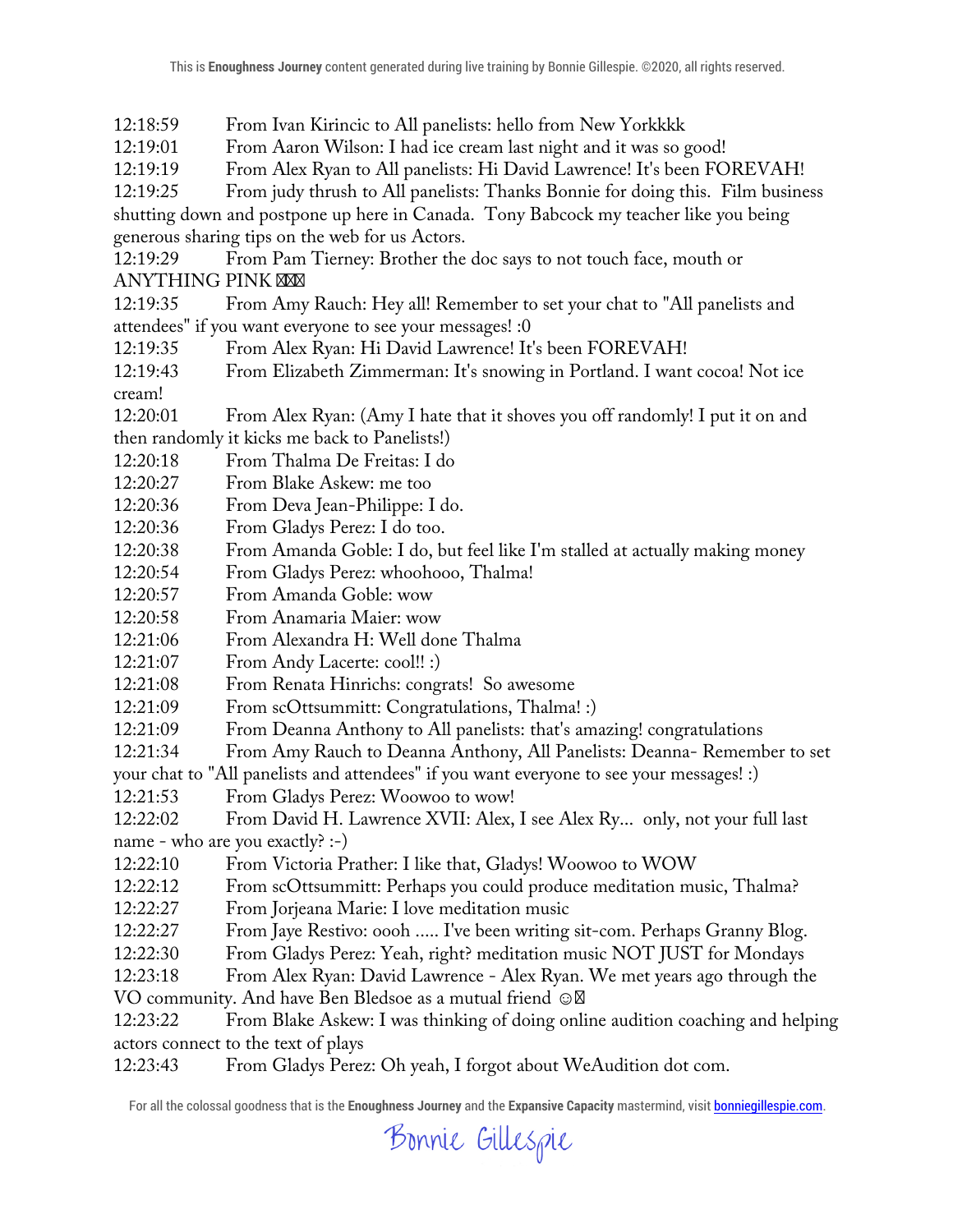12:24:09 From Alexandra H: That sounds awesome Blake, go for it

12:24:31 From Blake Askew: gladys thank you for that link.

12:24:35 From Sage Whitehurst: Thalma, have you looked into self-hosting meditations through InsightTimer?

12:24:50 From Blake Askew: I'm London based so I have a " hook"

12:24:51 From Ayesha Adamo: Funny: I have a meditation live music show like this that just started a month ago on a new site called Music Industry City

12:24:52 From Jaye Restivo: Comedy is my superpower! We need comedy NOW!

12:24:57 From Gladys Perez: You're welcome.

12:24:59 From Victoria Prather: I have done guided meditations (the voiceover)

12:25:06 From Victoria Prather: Now I think I need to tap into that a bit!

12:25:16 From Amanda Goble: Jay, we totally need comedy. (Also a comedian.)

12:25:17 From NaLonni Madden to All panelists: I agree with that Jaye!

12:25:43 From Amy Rauch to NaLonni Madden, All Panelists: Hi NaLonni :) Remember

to set your chat to "All panelists and attendees" if you want everyone to see your messages!

12:25:46 From Gladys Perez: When I went to coaching school everyone wanted me to record my meditations and I never did it... dang.

12:25:49 From Bradley Williams: To lady in hot seat, I used insight timer and love music in meditation.

12:25:54 From Jaye Restivo: amanda yup!

12:25:59 From Sage Whitehurst: If you like comedy, some friends from The PIT and I are doing an improv show via Instagram Live every few days!

12:26:08 From NaLonni Madden: I agree Jaye for comedy!

12:26:11 From Sage Whitehurst: @sociallydistant :)

12:26:19 From Gladys Perez: That's nice! PIT on IG? I'm gonna look.

12:26:26 From Amanda Goble: I was thinking that comedy shows should just go online.

How am I going to work on bits now?

12:26:40 From Sage Whitehurst: @sociallydistantimprov

12:26:45 From Gladys Perez: LOL

12:27:08 From David H. Lawrence XVII: Ah, hey Alex!

12:27:11 From Sage Whitehurst: We want to make it a way to connect folks who are in

isolation, make it less miserable!

12:27:21 From Bradley Williams: love comedy improv, thanks Sage

12:27:36 From Alex Ryan: ☺ ☺

12:27:36 From Jaye Restivo: Sage!!! Brilliant!

12:27:49 From NaLonni Madden: Sage, how can I participate?

12:27:55 From Gladys Perez: OMG I think everything I say is common sense too! Yet ppl keep asking me the same things!

12:28:01 From NaLonni Madden: AWESOME!

12:28:04 From Pam Tierney: I have it!

12:28:07 From Sage Whitehurst: Thanks all! Anyone can DM, want to make it a

community

12:28:45 From NaLonni Madden: DM at @sociallydistantimprov?

Bonnie Gillespie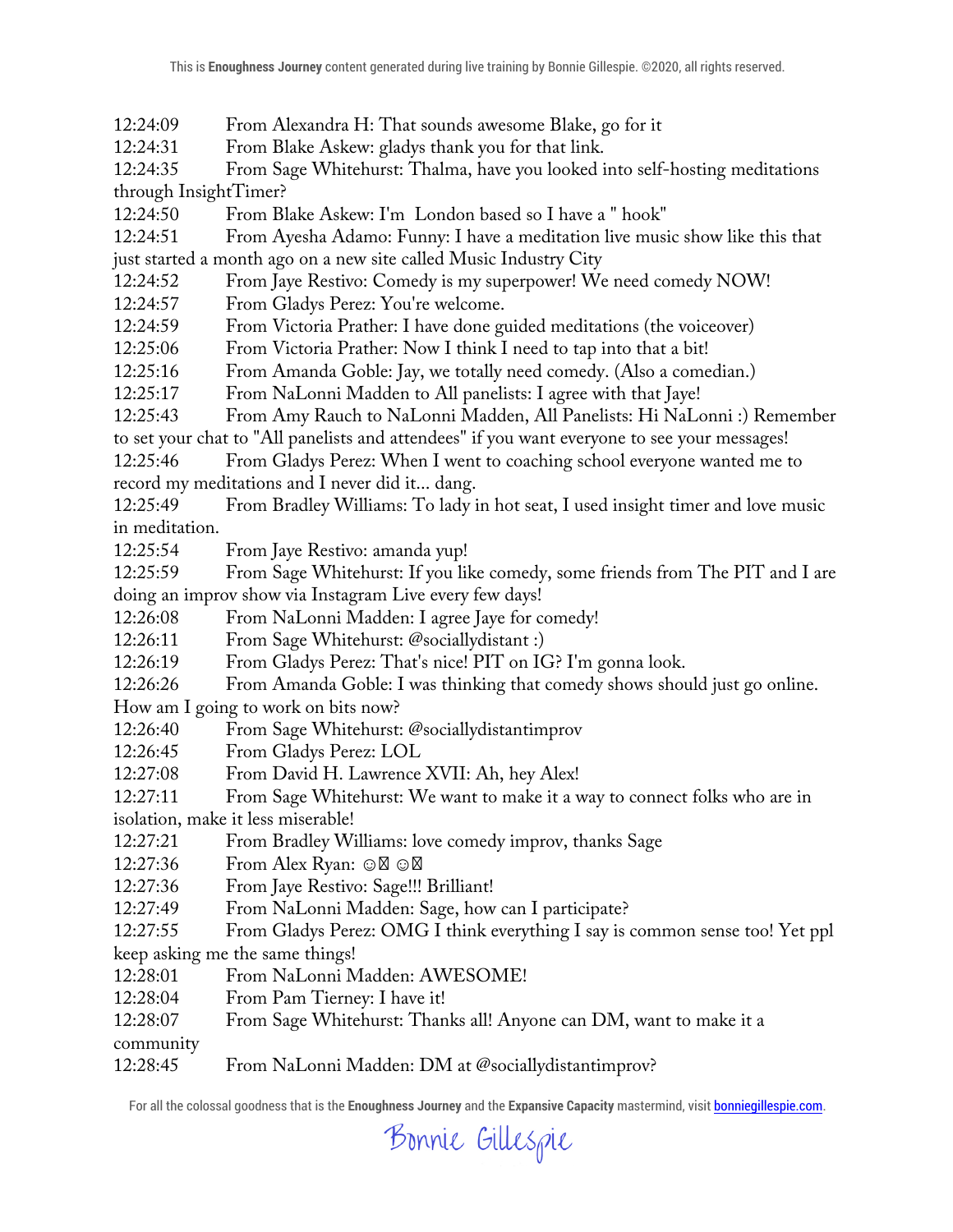12:29:29 From Sage Whitehurst: Yep! We're on instagram

12:29:31 From David H. Lawrence XVII: People in distress, at risk... in need of centering and calmness.

12:29:39 From Jaye Restivo: ok!

12:29:43 From Gladys Perez: people who think they're not meditators

12:29:51 From scOttsummitt: Singing itself is a wonderful form of meditation. :)

12:29:57 From rosannerubino: like, everyone

12:30:31 From Kerry Snyder: pets at home alone during day

12:30:43 From Alexandra H: People who suffer from high levels of anxiety

12:30:45 From Gladys Perez: There is dog music on Spotify

12:30:55 From Jaye Restivo: My mission:

keeping the world healthy through comedy!

12:31:01 From Victoria Prather: Alexa has an app "Calm My Dog" of meditation that I have play when I leave the house. :)

12:31:05 From Gladys Perez: Big market for it.

12:31:28 From David H. Lawrence XVII: And it feels like something you'd want people to engage with when they are NOT in distress, so that you're the first resource they think of when they ARE in need of your help

12:31:50 From Jaye Restivo: ❤

12:31:52 From Deva Jean-Philippe: I can listen to Thalma talking all day. Feels like a vacation.

12:32:01 From Hilary Walker to All panelists: that's a great point Dave

12:32:16 From Sage Whitehurst: Right? So soothing!

12:32:17 From Victoria Prather: +1 to David's go-to resource

12:32:24 From Elizabeth D'Onofrio: Giving advice to parents wanting to get their children into the business.

12:32:25 From Hilary Walker: oops! thanks!

12:33:04 From rosannerubino: should it be specific?

12:33:04 From Constance Zaytoun: Prather! love that you have a calm my dog app!

12:33:23 From Kerry Snyder: I would use it for some of my clients who I have doing body connection as well visualization for gait training and breaking through inner walls.

12:33:50 From Gladys Perez: I love that Calm my Dog but my dog didn't love it. LOL -

she likes Bob Marley, Joni Mitchell, Dar Williams, Carole King, and so on.... soft rock/folk.

12:33:54 From Victoria Prather: You know it, Connie... I have a pup that used to take prozac, now on CBD and homeopathic care. I NEED to be able to work from home. Because: DOGS. lol

12:33:55 From Gladys Perez: Reggae...

12:34:16 From Gladys Perez: My dog is on Prozac! What kind of CBD? How much do you give?

12:34:21 From Victoria Prather: LOL Gladys! Your pup has taste!

12:34:26 From David H. Lawrence XVII: Imagine your perfect client, their needs, their

goal - that's your avatar, your awesome tribe member/brother/sister

Bonnie Gillespie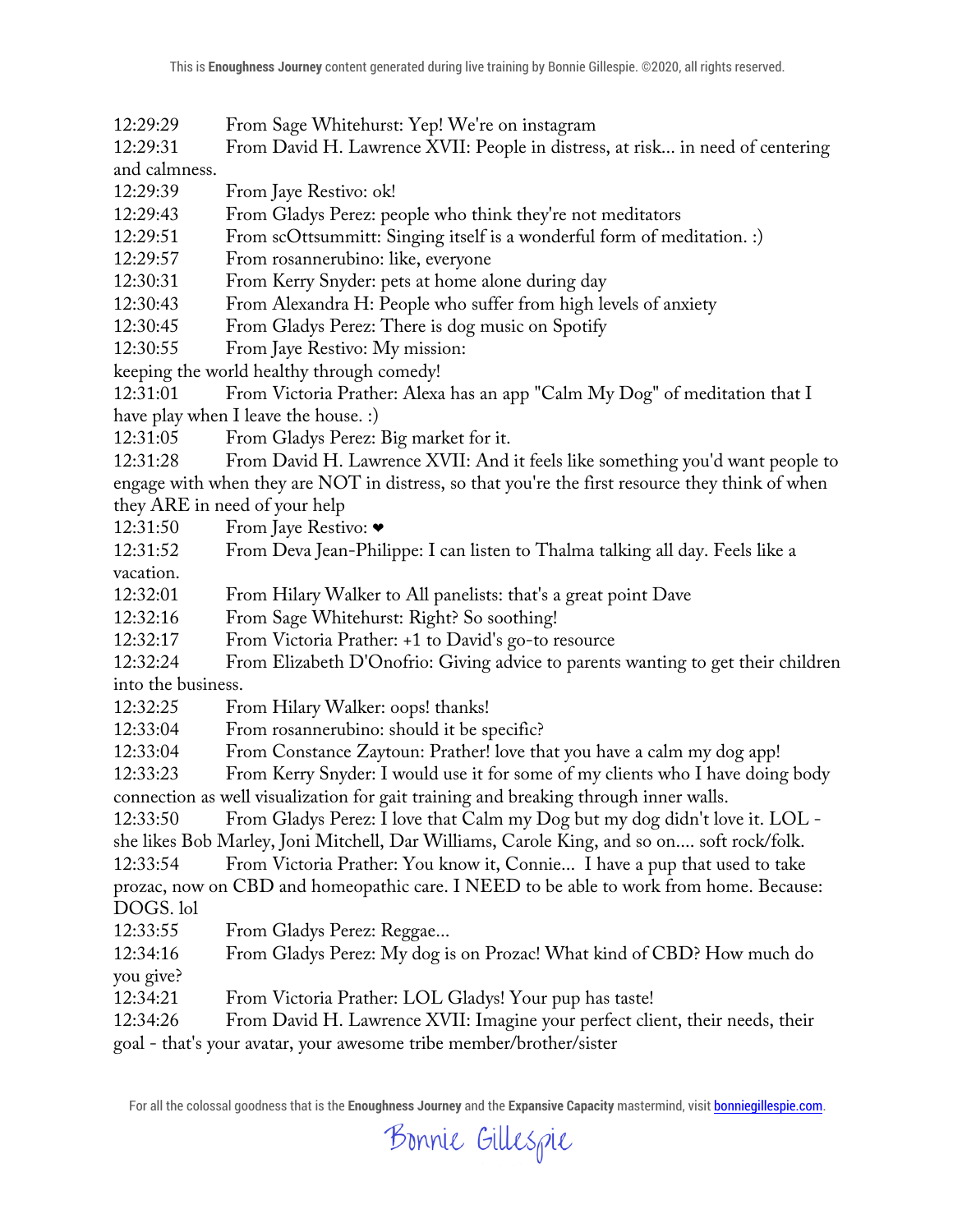12:34:40 From kathi carey: Yes — a lot of actors don't want to do all that work or research. LOL!

12:34:41 From Alex Ryan: Love that

12:34:45 From Gladys Perez: She does, she's very refined! LOLOL

12:34:53 From Sage Whitehurst: David, that's a great way of thinking about it

12:35:16 From Victoria Prather: David - I was also thinking about the avatar. I learned that terminology somewhere? ;)

12:35:17 From Jaye Restivo: Hmmm....Maybe keeping the world healthy through comedy is too broad. Perhaps change it to those wish to stay healthy...

12:35:40 From David H. Lawrence XVII: Bonnie does an amazing job of keeping her avatar clear and present when thinking about what she does. But y'all know that because you're benefiting from that every day

12:35:49 From Amanda Goble: Sage - some ideas

12:36:00 From NaLonni Madden: 3. What is the best way for me to deliver the goods?

12:36:23 From David H. Lawrence XVII: An app?

12:36:32 From Amanda Goble: oops, hit send to fast. Sage, some ideas. There are organizations that use comedy to help older people with dementia and other similar things. Some people use comedy to help people in the hospital...

12:36:37 From Alex Ryan: That's what I was thinking

12:36:52 From Sage Whitehurst: Amanda, good points!

12:36:53 From Victoria Prather: I feel like this is a dissertation outline... you have to get more and more specific with your content.

12:36:55 From Gladys Perez: My friend does one of those - Laughter on Call, I think?

12:36:58 From Gladys Perez: In LA

12:36:59 From Amanda Goble: yes!

12:37:05 From Amanda Goble: Laughter on call is one example

12:37:09 From Elizabeth D'Onofrio: Internet instruction

12:37:11 From Sage Whitehurst: We'vre reached out to a nonprofit in the past, thanks for reminding me!

12:37:18 From Yolanda Porter: "I became an actor so I didn't have to do any of this"

I'm sorry but that made me laugh so hard. sadly, I'm sure there are lots of people that think that way.

12:37:31 From Sage Whitehurst: We're in NY, but curious about Laughter on Call

12:37:39 From David H. Lawrence XVII: Make a few of your meditations free and the rest for subscribers - so people who aren't subscribers can taste what you do

12:37:40 From Amanda Goble: (I hate to say this but I'm a website designer, and can help anyone who needs to get their idea out.)

12:37:47 From Victoria Prather: @Gladys - send me a note on FB and I'll share details. :)

12:37:54 From Sage Whitehurst: oh HELLO Amdanda :)

12:37:58 From Amanda Goble: Laughter on Call hires people who are all over, Sage. I can connect you to them.

12:38:09 From Jaye Restivo: hello, Amanda!!!

12:38:10 From Khalid Rivera: Victoria I agree!

Bonnie Gillespie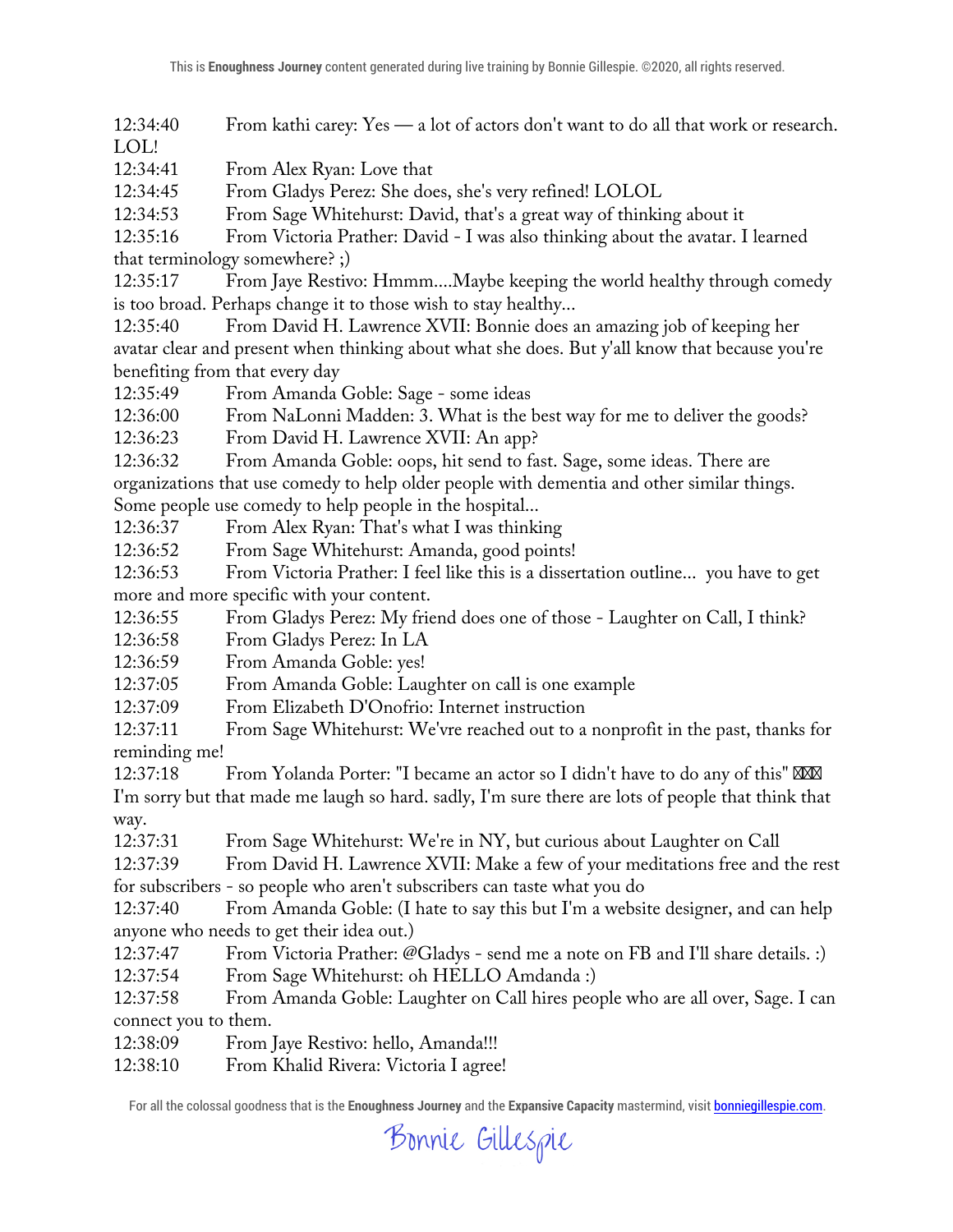12:38:11 From Amanda Goble: (I've emailed with them.)

12:38:14 From Bradley Williams: thank you for saying amanda!

12:38:31 From Sage Whitehurst: That would be great, thanks!! Looking at any virtual options though - but please!

12:38:32 From Deva Jean-Philippe: iTunes, iTunes Podcast,Website, I can connect you to my friend Rigan Machado (World Chanpion Brazilian jiu-jitsu) he's amazing and well connected

12:38:53 From Amanda Goble: If anyone wants laughter on call's email, please let me know. (You can contact me on IG @amandajgoble)

12:39:07 From Amanda Goble: (But I think it's also on their website, or there is a form.)

12:39:12 From Sean Frost to All panelists: dig that policy—no suits in the writer's room.

12:39:27 From Bradley Williams: thank you Amanda

12:39:29 From Sage Whitehurst: That's great, reaching out now :)

12:39:31 From Hilary Walker: I like that idea, David— offering free samples and then more with subscription

12:40:12 From Yolanda Porter: Gladys, my veterinarian sells cbd treats, the brand is honest paws and they are fantastic.

12:40:13 From Jaye Restivo: Send the suits for coffee.

12:40:30 From Amanda Goble: Sage, I also have some ideas for combining comedy and tech - if you ever want to chat about it.

12:40:42 From Deborah Unger: Has anyone used Fiverr? Have you acquired clients past the first contact?

12:40:51 From Amanda Goble: I've used Fiverr.

12:40:52 From Victoria Prather: DEB - NO NO FIVERR

12:40:57 From Gladys Perez: Oh cool! I'm gonna reach out to Victoria and Yolanda re: CBD for Betty.

12:40:57 From Sage Whitehurst: Awesome! just messaged so I don't forget

12:41:07 From Amanda Goble: (It was frustrating, for the most part.)

12:41:17 From David H. Lawrence XVII: And offer ways to use your meditations in your communications with your tribe and potential members. Showing them the benefits and how to use your meditations in a world class way will help them decide to be a subscriber

12:41:44 From Victoria Prather: Fiverr isn't helpful for creatives in the end, and hurts professional work.

12:41:46 From Gladys Perez: Wait, all I see if YOL... can you message me on the dojo?

12:42:11 From Deborah Unger: Gladys and Victoria, I think getting more knowledge about using CDB oils for pain, etc would be a bomb diggity of an idea. I would love to know more about it myself, but don't want to stand in Westerly with someone pitching me to buy their products NOW>

12:42:13 From Jaye Restivo: LOVE the woo woo.

12:42:17 From Amanda Goble: Agreed about Fiverr. It's a race to the bottom.

12:42:25 From Natalie Scott: i'd love to brainstorm further with people, or meet up with

people in LA once it's safe to do so(: find me on insta @natscottsings

12:42:33 From Gladys Perez: Yeah, agreed, Deborah.

Bonnie Gillespie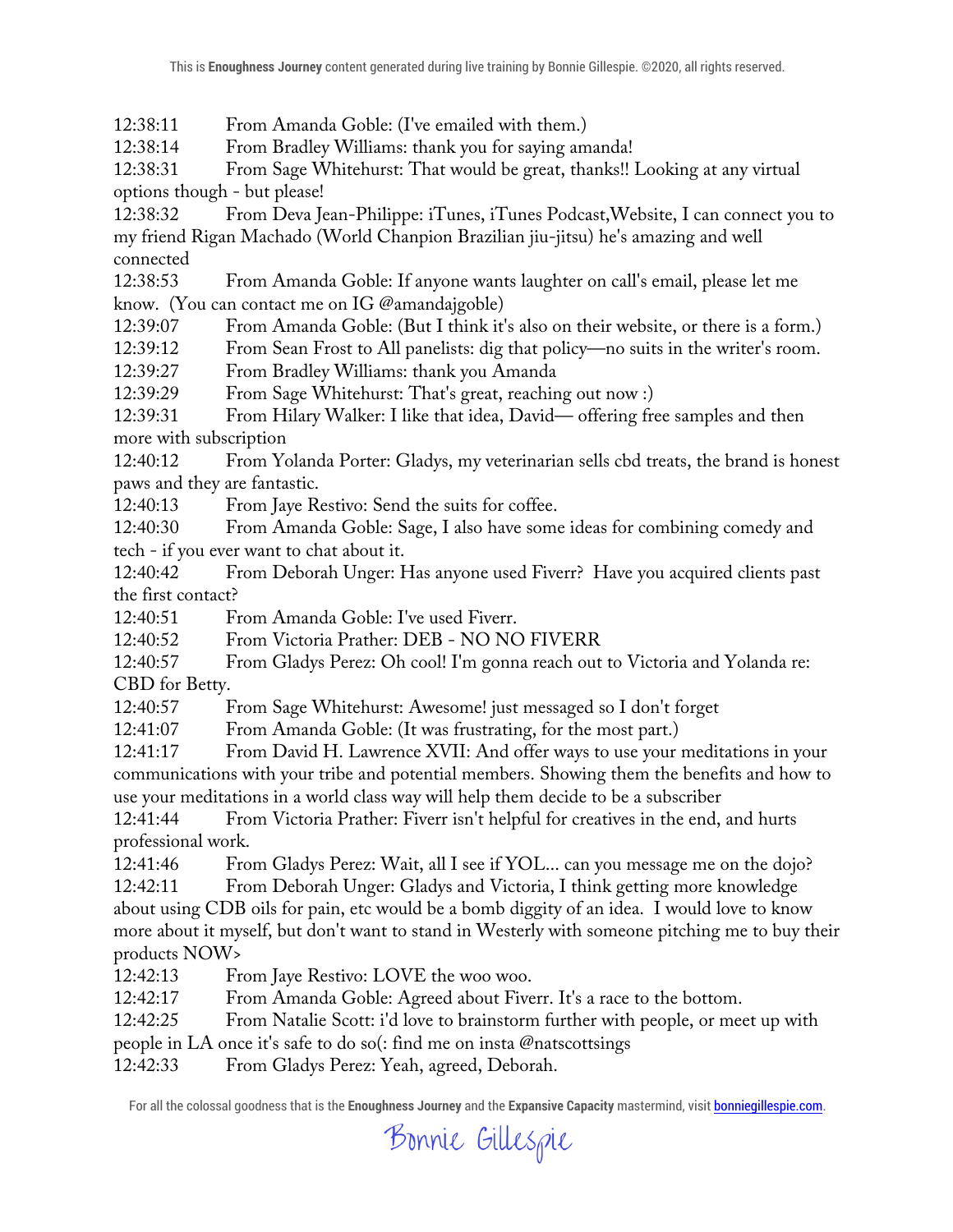- 12:42:39 From David H. Lawrence XVII: I love how Bonnie's opening the kimono
- 12:42:48 From Yolanda Porter: Gladys, I think I can do that.
- 12:42:58 From Gladys Perez: Consistency, yea!
- 12:43:02 From David H. Lawrence XVII: Why wait, Natalie? Meet via Zoom or FB Live
- 12:43:02 From Gladys Perez: Thanks!!
- 12:43:14 From NaLonni Madden: so for someone whose never created anything but have
- lots of ideas, what do you suggest?
- 12:43:24 From Gladys Perez: Yeah, that's right!
- 12:43:29 From Aaron Wilson: So true! 100%
- 12:43:31 From Natalie Scott: i'd love to, david!
- 12:43:32 From Gladys Perez: I always forget that, Bonnie.
- 12:43:33 From Hilary Walker: that's so true!!! people are so easily fans
- 12:43:40 From Alex Ryan: agreed!
- 12:43:47 From Finley Smith: I get that with Voice Over all the time
- 12:43:53 From Hilary Walker: even when I'm not impressed by my own life
- 12:43:59 From Alex Ryan: I do too re VO
- 12:44:09 From scOttsummitt: Start with Step 1, NaLonni. What do you LOVE to do? Identify those & perhaps one or more will suggest something you could commodify.
- 12:44:10 From Jorjeana Marie: Laughter on Call sounds like something I did for Comedy Cures. Intriguing.
- 12:44:44 From David H. Lawrence XVII: I was going to say 5 or 10 to start but three would be enough to get started and proof of concept
- 12:45:06 From NaLonni Madden: Ok, Scott, thank you love!
- 12:45:08 From Deborah Unger: Lost track what is step 4?
- 12:45:22 From Gladys Perez: What a good question. Years ago when I did LOA free
- weekly calls, I got a bunch of people at first but then it dwindled and I ended up not making \$\$ and giving up. Le sigh...
- 12:45:30 From Ari Rossen to All panelists: hey y'all I was having WiFi issues and just got reconnected. is this being recorded or is there some way to grab info I had missed?
- 12:45:34 From Victoria Prather: I don't have a step 4 written yet...
- 12:45:34 From Alex Ryan: I lost track too!
- 12:45:37 From Alex Ryan: ok
- 12:45:38 From Sean Frost to All panelists: she has not mentioned 4, I think.
- 12:45:41 From Gladys Perez: I don't think we're on step 4
- 12:45:46 From Alex Ryan: HAHAHA
- 12:45:49 From Yolanda Porter: does zoom allow to split screens to see different people at the same time? like an improv jam
- 12:46:01 From scOttsummitt: YW, NaLonni! ;) scOtt
- 12:46:02 From David H. Lawrence XVII: Yes, Yolanda, it does
- 12:46:16 From David H. Lawrence XVII: This version of a Zoom meeting doesn't, but the other version does
- 12:46:24 From Jorjeana Marie: Wooooot!
- 12:46:52 From Gladys Perez: Oh Bonnie, awesome!

Bonnie Gillespie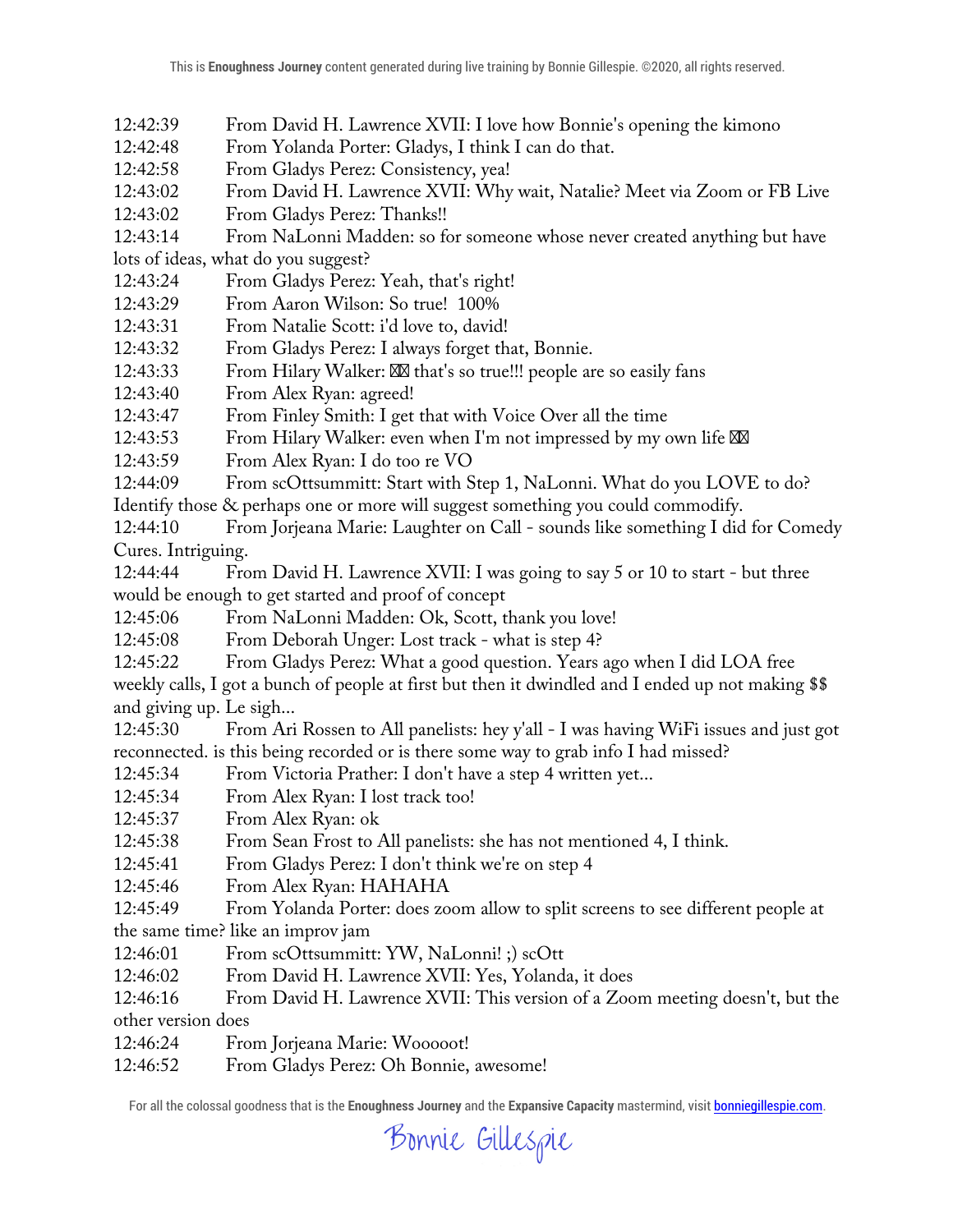12:46:53 From Deva Jean-Philippe: And maybe you could also include in your membership a monthly live with you singing a song for one of your subscriber or something like that.

- 12:47:01 From Jorjeana Marie: 9! Great number
- 12:47:05 From Aaron Wilson: Oh I love that!
- 12:47:16 From Gladys Perez: Yeah, great idea, Deva-Jean!
- 12:47:36 From Ari Rossen: Is there anyone who can tell me what I missed? I lost
- connection earlier and feel like I missed a bunch of important info.
- 12:47:50 From Gladys Perez: This is being recorded.
- 12:47:56 From Amy Rauch: Hey Ari- don't worry, there is going to be a replay :)
- 12:48:01 From Ari Rossen to All panelists: thanks!!
- 12:48:21 From David H. Lawrence XVII: When you have so many URLs you start
- organizing them in folders in your browser... you might be a digital hoarder
- 12:48:27 From Gladys Perez: LOLOL Bonnie!
- 12:48:34 From Alex Ryan: #themoreyouknow
- 12:48:55 From Jorjeana Marie: create, then edit!
- 12:48:57 From Gladys Perez: #dontkillcreative
- 12:49:23 From Yolanda Porter: awesome! thank you David!
- 12:49:38 From scOttsummitt: Love the hashtag, Gladys! #dontkillcreative :) scOtt
- 12:49:41 From Hilary Walker: OMG THIS!!!
- 12:49:53 From Deanna Anthony to All panelists: totally!
- 12:50:02 From rosannerubino: Oh, how do I work on that mindset??
- 12:50:23 From Stephanie Chloé Hepner: Bonnie- how do you work on it every day? I've read Jen Sincero and love her!
- 12:50:35 From kathi carey: Exactly how do you work on that money mindset every day?

12:50:47 From Sean Frost: a creative not wanting to talk about money reminds me of a carpenter not wanting to talk about hammers. money is a tool.

- 12:50:57 From David H. Lawrence XVII: Such a deep space to work and thrive in (money mindset)
- 12:51:02 From Alex Ryan:
- 12:51:03 From Amy Rauch to Stephanie Chloé Hepner, All Panelists: Hi Stephanie-

please put your question in the  $Q & A$  box so Bonnie is sure to see it :)

12:51:12 From Elizabeth D'Onofrio: Tell me about it. I do acting workshops and classes for such a low price and then casting directors get 100's of dollars because the actor feels they can get someone where by taking their class instead of just wanting to learn a technique.

12:51:22 From Gladys Perez: I have money mindset sayings from Get Rich Lucky Bitch all over my house, pasted on the walls.

- 12:51:23 From Jaye Restivo: sean frost!!!
- 12:51:37 From Ari Rossen: 100% agreed on the money mindset
- 12:52:11 From NaLonni Madden: WOW!!
- 12:52:22 From Gladys Perez: OMG
- 12:52:25 From NaLonni Madden: I need to do money mindset work!
- 12:52:27 From David H. Lawrence XVII: It can be a challenge to keep price separate from value

Bonnie Gillespie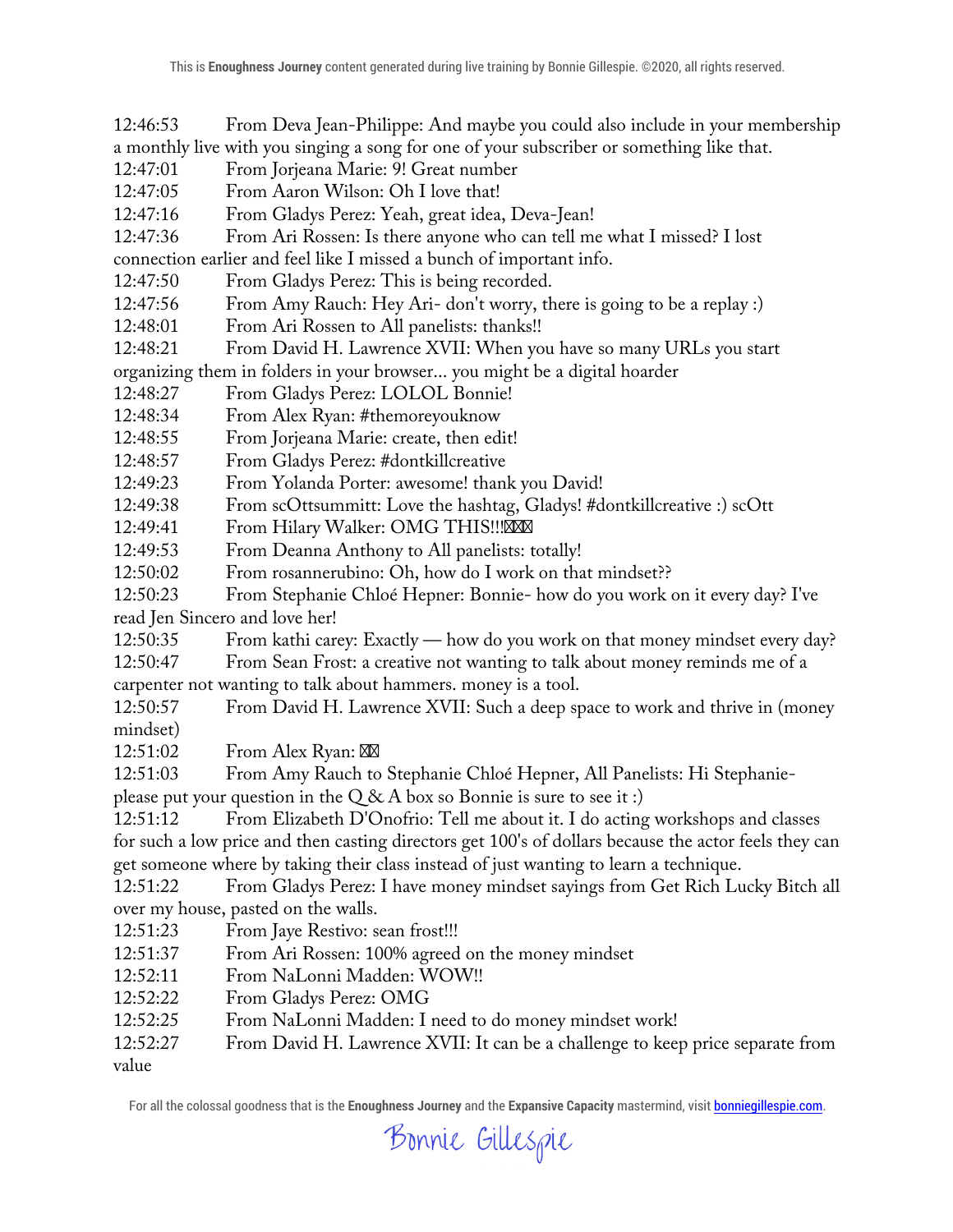12:52:56 From Amy Rauch to kathi carey, All Panelists: Hi Kathi! Please put your question in the Q&A box so Bonnie is sure to see it :)

- 12:53:03 From Hilary Walker: true—- what do YOU value this work?
- 12:53:05 From Alex Ryan: Indeed David
- 12:53:12 From NaLonni Madden: per month?
- 12:53:16 From Alex Ryan: yeah per month
- 12:53:23 From Stephanie Chloé Hepner: Bonnie- how do you work on it every day? I've

read Jen Sincero and love her!

- 12:53:43 From Alex Ryan: Steph I might put that in the Q&A  $\odot$
- 12:54:10 From Stephanie Chloé Hepner: ty Alex!
- 12:54:12 From David H. Lawrence XVII: Would most people here value Thalma's work

higher than 6-18 per month?

- 12:54:19 From Alex Ryan: ❤
- 12:54:19 From Gladys Perez: That's way undervalued!
- 12:54:26 From Victoria Prather: VERY undervalued, Thalma
- 12:54:27 From Constance Zaytoun: \$6/month for 1 med/week?
- 12:54:28 From Gladys Perez: that's 1.50 per song!
- 12:54:33 From NaLonni Madden: YES WAY UNDERVALUED!
- 12:54:37 From Elizabeth D'Onofrio: Yes, way undervalued
- 12:54:39 From Victoria Prather: Don't play SMALL
- 12:54:42 From Alex Ryan: Agreed
- 12:54:47 From Jaye Restivo: agreed. undervalued.
- 12:54:49 From David H. Lawrence XVII: Thalma, you're getting feedback in real time
- 12:54:51 From Hilary Walker: I would DEFINITELY UP THE PRICE
- 12:55:02 From Amanda Goble: I love that
- 12:55:03 From Alexandra H: I would say 30 or over per month
- 12:55:09 From scOttsummitt: \$29.95 a month, at least
- 12:55:16 From Amanda Goble: (The inaugural pricing is a great idea)
- 12:55:20 From Bradley Williams: yes, t
- 12:55:25 From NaLonni Madden: yes Bonnie just like your program
- 12:55:27 From scOttsummitt: Yes, inaugural pricing!
- 12:55:37 From Stephanie Chloé Hepner: Bonnies a biz genius
- 12:55:40 From Sean Frost: sounds like gigfnt.
- 12:55:41 From Gladys Perez: Genius!
- 12:55:57 From Bradley Williams: yes to inaugural pricing, you get a community aspect in
- her example.
- 12:55:59 From Alex Ryan: Yup
- 12:55:59 From Rhianna Basore: Here, here, Stephanie! A true genius<3
- 12:56:09 From David H. Lawrence XVII: Are you saying inaugural price payers are
- grandfathered in forever? Hmmmmm... .
- 12:56:19 From Gladys Perez: Yes, that's what Bonnie does.
- 12:56:21 From Victoria Prather: Yep, I got these notes for my coaching with Bon yesterday and "Inaugural pricing" is my NEW model to use for my biz!

Bonnie Gillespie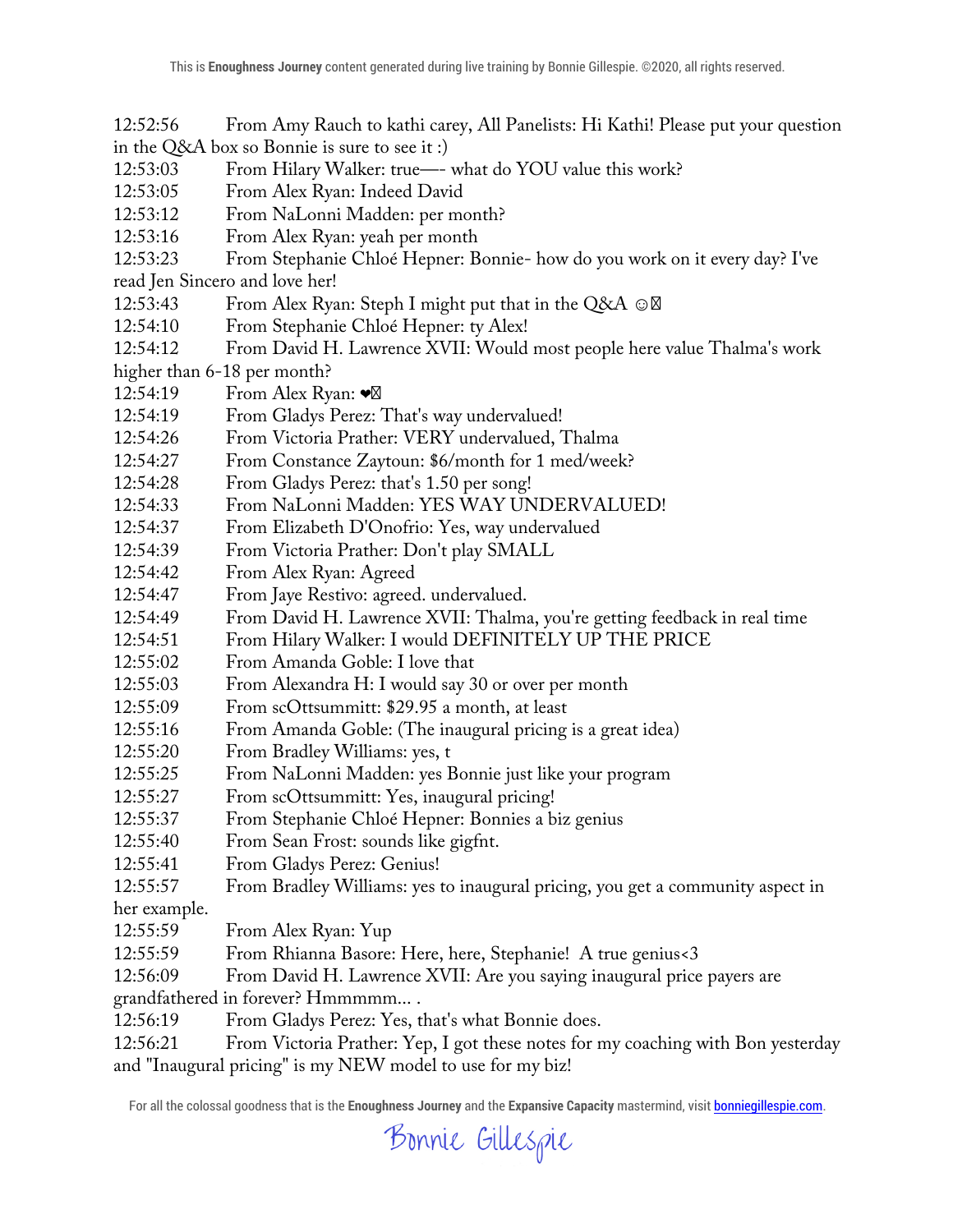- 12:56:42 From David H. Lawrence XVII: Ah. I like that rather than grandfathered
- 12:57:52 From Gladys Perez: Inaugural IS grandfathered, David.
- 12:58:19 From David H. Lawrence XVII: Got it
- 12:58:26 From Rhianna Basore: hahaha!
- 12:58:32 From Alex Ryan: ALWAYS
- 12:58:37 From Amy Rauch: I always need more ice cream ;)
- 12:58:41 From Jaye Restivo: ice cream!
- 12:58:45 From Alex Ryan: Yup
- 12:58:45 From Hilary Walker:
- 12:58:46 From Amanda Goble: I have no ice cream here, so yes
- 12:58:54 From Alex Ryan: My ice cream is too healthy to eat
- 12:58:58 From Anamaria Maier: I'm eating pomegranate
- 12:59:02 From NaLonni Madden: thriftys ice cream
- 12:59:11 From NaLonni Madden: 3. What's the best way to deliver your goods
- 12:59:20 From NaLonni Madden: 4. How to price your offering
- 12:59:28 From Alex Ryan: I had a clementine and now hate myself
- 12:59:36 From Alex Ryan: (sorry that was sarcastic)
- 12:59:45 From Anamaria Maier: why alex?
- 12:59:55 From Anamaria Maier:
- 12:59:55 From Gladys Perez: LOL Alex...
- 13:00:08 From Blaine Saunders: thank you NaLonni
- 13:00:08 From NaLonni Madden: 5 is let's launch or marketing?
- 13:00:15 From Jorjeana Marie: Jessica Snow has a similar model and she's amazing, btw -

membership for her meditation. Yearly cost

13:00:20 From Gladys Perez: they're artists.

13:00:25 From Alex Ryan: Thank you for laughing Gladys! I said "hate" and then felt bad cuz I was on a Bon call ha!

- 13:00:32 From scOttsummitt: NaLonni 5. How do we market this amazing offering?
- 13:00:35 From NaLonni Madden: thank you!
- 13:00:39 From NaLonni Madden: ScOtt
- 13:00:43 From Elizabeth D'Onofrio: Gyms? Fitness classes?
- 13:00:46 From NaLonni Madden: ScOOOOOOOtttt! ty
- 13:00:51 From Gladys Perez: Gotta work on that self talk! :)
- 13:01:08 From Jaye Restivo: Baskin Robbins????

13:01:13 From Alex Ryan: Hee hee! Tricky when you're a sarcastic human (I actually really love myself RN)

- 13:01:15 From Gladys Perez: FOMO sucks
- 13:01:25 From Tony Adelman to All panelists: Shoot, I have to leave. Thank you, Bonnie! And be well everybody!

13:01:29 From NaLonni Madden: THRIFTYS ICE CREAM. or RITE AID as they are now known

13:01:32 From Amanda Goble: That FOMO feeling wouldn't mix well at all with meditation

Bonnie Gillespie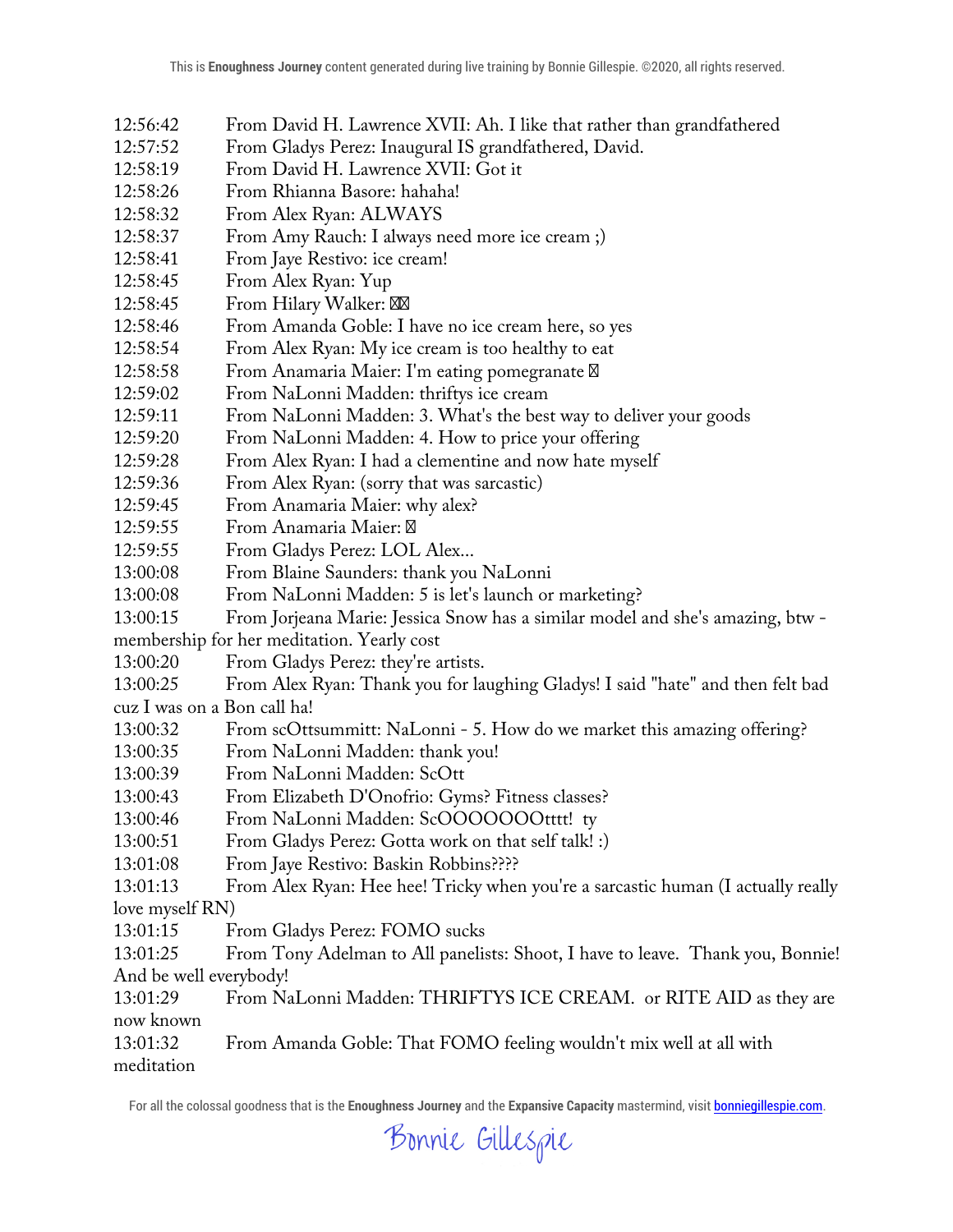13:01:56 From Amanda Goble: (Not in love with that marketing strategy ever, but jeez that'd be strange with meditation.)

13:02:00 From NaLonni Madden: Bonnie, this is making my brain fire off in all kinds of directions....no joke. So many ideas

13:02:02 From Gladys Perez: I'm sarcastic, too. I work on it, though, bc I can get snarky at times... cuz I'm SOOOO funny!

13:02:09 From Alex Ryan: ☺

13:02:24 From Hilary Walker: there are folks in many high profile and non artists jobs that need healthy ways to decompress; to be able to take time for themselves. A short break to ground themselves

13:02:36 From NaLonni Madden: yep Hilary!

13:02:36 From Kerry Snyder: not everyone is going to know of you at the same time either.

13:02:43 From Stephanie Chloé Hepner to All panelists: yes! when my insight timer app pushes me to pay before the offer ends, it just makes me want to use another app that doesn't push

13:02:49 From Gladys Perez: I have always had trouble with #5...

13:02:50 From Hilary Walker: true Kerry!

13:03:00 From Jaye Restivo: we need a FOMO ice cream flavor.

13:03:18 From Gladys Perez: I've done so many things on the side but nothing's ever stuck... and I get stuck in my day job.

13:03:19 From Elizabeth D'Onofrio: Thank You for your freebies! I am a repeat attendee. I did buy your audio book though.

13:03:24 From NaLonni Madden: YES JAYE!

13:03:31 From Ari Rossen: I'm a classically-trained pianist with an eclectic musical background and tons of professional experience. Wondering if there's a way for me to provide services from those skills?

13:03:32 From Alexandra H: Thank you for the email newsletters Bonnie! Nuggets of wisdom

13:03:42 From Gladys Perez: golden handcuffs people

13:03:58 From David H. Lawrence XVII: Don't let that CEO/professional suggestion fly by - they need you as much as artists do

13:04:04 From Amanda Goble: Ari (I'm not seeing the rest of your name), but can you teach?

13:04:06 From Elizabeth D'Onofrio: Don't forget the Yoga part

13:04:07 From Gladys Perez: Hi Ari! We met at ITVFest in 2018!

13:04:14 From scOttsummitt: Re #5, Gladys - ask yourself what you'd pay for (or what

you've paid for) a creative resource & use that price as a possible way to price yours. :) scOtt

13:04:14 From Hilary Walker: yes David!

13:04:19 From Natalie Scott: ari, i think it would be fun to create a jam session for lots of creatives to ge together

13:04:27 From Gladys Perez: 12 steps programs

13:04:28 From Priyanka Krishnan: Other Places: Meditation classes, Nap pods in major cities ( eg: Nap York), market to Special educators, create a meetup around your meditations

Bonnie Gillespie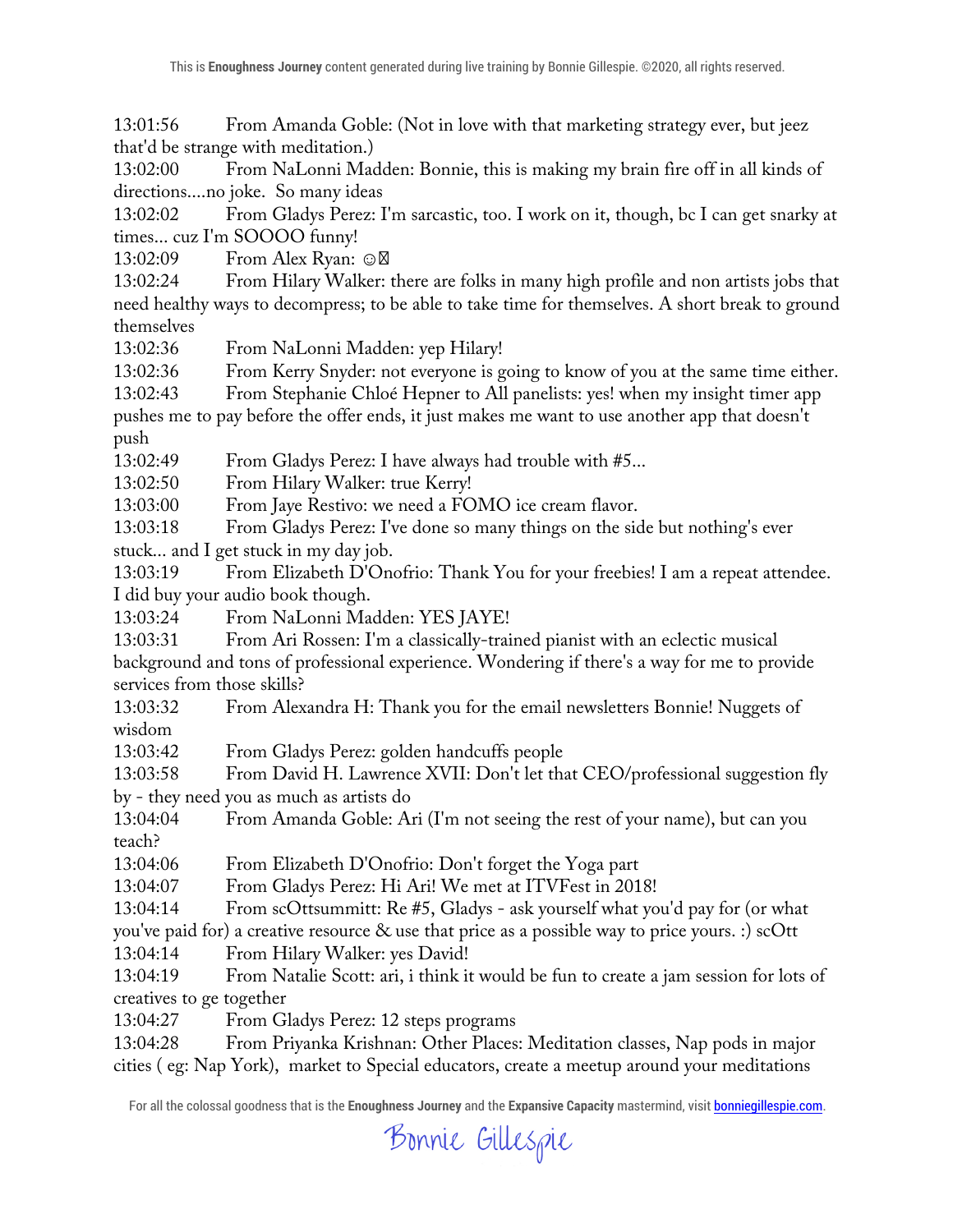13:04:34 From Amanda Goble: Or mentor other, less, experienced musicians?

13:04:39 From Natalie Scott: also singers are always looking for pianists

13:04:42 From Gladys Perez: Thanks, Scott.

13:04:44 From Ari Rossen: I can and do teach! one of my ongoing gigs has committed to paying us while we're virtual.

13:04:51 From Amanda Goble: That's amazing

13:04:54 From scOttsummitt: YW, Gladys :) scOtt

13:05:03 From David H. Lawrence XVII: Middle managers are really stressed - and they might have corporate training money available to spend as part of their benefits

13:05:15 From Ari Rossen: yesss, I've coached tons of people on Broadway, auditions etc classes, workshops, all ages.

13:05:15 From Amanda Goble: (One of the things I do is teach aerial, movement, and movement with text. I'm looking into teaching online now.)

13:05:22 From Alex Ryan: OMG agreed w that Bon!

13:05:25 From kathi carey: Not just singers are looking for pianists — I, too, am a

classically-trained pianist and I accompany a lot of other musicians (violinists, cellists, etc.)

13:05:41 From Gladys Perez: Goldie Hawn has a neuroscience-based meditation organization for school kids. Called Mind Up, I think.

13:05:42 From Amanda Goble: (I can't teach aerial online but I can teach conditioning, and movement with text, presentation, etc. Could music be taught online?)

13:05:49 From Elizabeth D'Onofrio: Don't forget to get on different search engines by putting in taglines

13:05:51 From Gladys Perez: Sooo... . school kids!

13:05:52 From Natalie Scott: some yoga and dance classes use pianists as well to have that live music to work with

13:06:07 From Hilary Walker: agreed. ARTISTS already deal with so much everyday we are often better equipped to handle "crisis mode"

13:06:10 From Ari Rossen: trained at Northwestern and have worked with companies like Atlantic Theatre Co, NYU, CAp21, Williams-Sonoma, Burberry, The Pierre Hotel

13:06:31 From scOttsummitt: We creatives are programmed differently from the rest. We feel & process soooo many energies & emotions through our work.

13:06:44 From Alexandra H: Yes Gladys! I know in London some people trained to teach meditation for kids

13:06:46 From Gladys Perez: This chat is everything. Can we get it along with the replay? 13:06:59 From Amanda Goble: I want to talk to all of you later.

13:07:02 From kathi carey: Bonnie usually saves the chat, too

13:07:04 From Gladys Perez: Me too!

13:07:14 From Natalie Scott: let's set up a google hangout or another zoom!

13:07:18 From Ari Rossen: totally game to jam and connect with others musically etc! Howdy, Gladys!

13:07:31 From Gladys Perez: Hiya!

13:07:33 From Jaye Restivo: This is making tech stuff less scary for me!

Bonnie Gillespie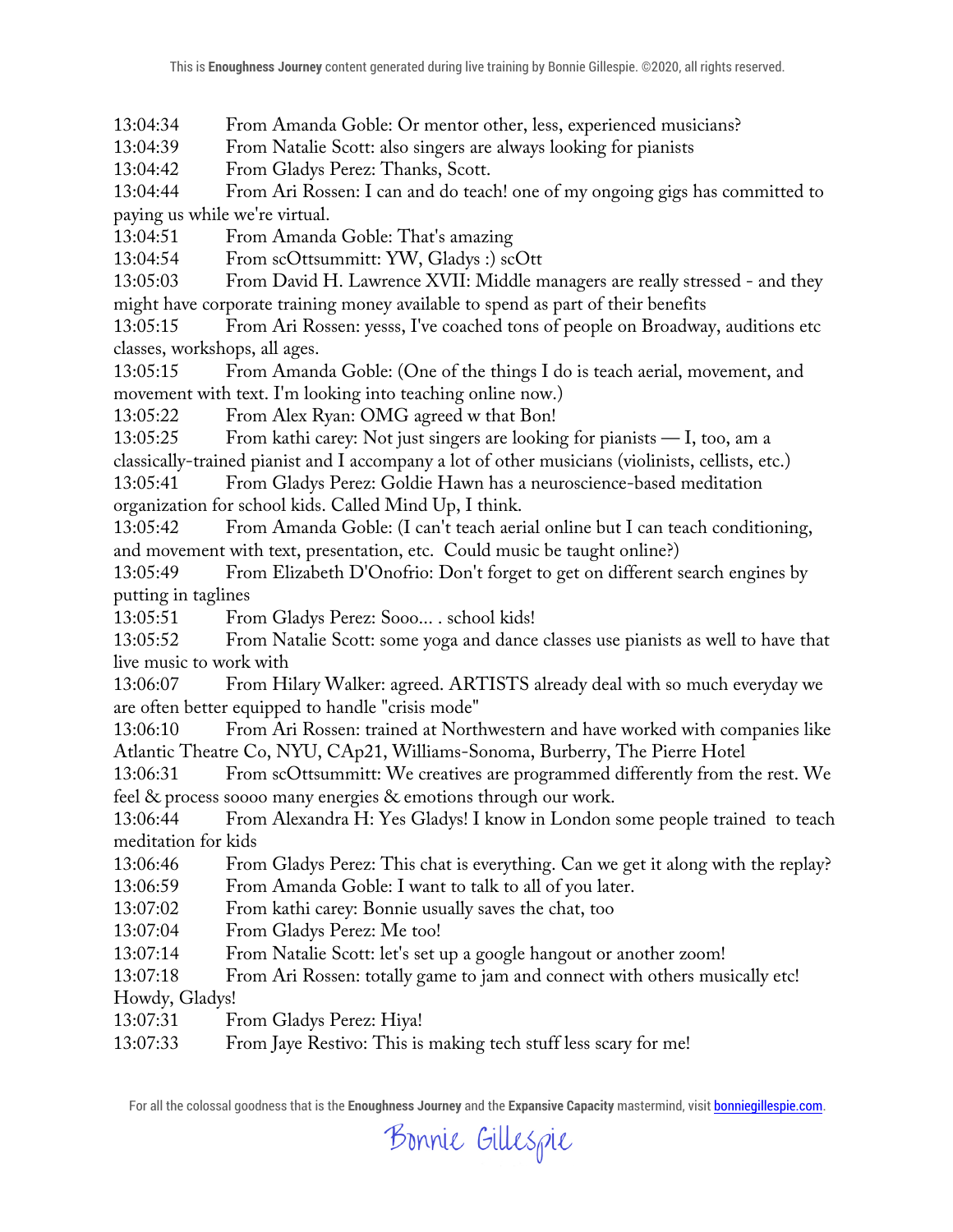13:08:07 From Gladys Perez: For tech stuff, too, try AppSumo - great resources for small online businesses... I've gotten great stuff.

- 13:08:14 From Amanda Goble: Jay, I'm really good with tech, if I can help
- 13:08:14 From Jaye Restivo: Hi, Amanda#
- 13:08:16 From scOttsummitt: I LOVE the idea of the Virtual Hangout!!
- 13:08:29 From Narciestel Regina to All panelists: such a great idea!!
- 13:08:31 From Jaye Restivo: TY, Amanda!
- 13:08:39 From Selin Uzal: Will there be more of these talks?
- 13:08:47 From Selin Uzal: I really liked the ideas
- 13:08:47 From Narciestel Regina: got it!
- 13:08:49 From Amanda Goble: (I mean that goes for anyone who needs web or tech help.

Don't mean to be excluding!)

- 13:08:59 From Selin Uzal: :))
- 13:09:09 From Victoria Prather: Find me on IG @VictoriaPrather :) I've followed a few of

you already here

- 13:09:10 From Amanda Goble: Toilet paper
- 13:09:18 From Amanda Goble: (Too soon?)
- 13:09:18 From Amy Rauch: Here's Bonnie's most recent blog post:

## **https://bonniegillespie.com/practical-tips-for-thriving-despite-the-latest-crisis**

- 13:09:22 From NaLonni Madden: Does anyone have toilet paper? we are running low
- 13:09:27 From NaLonni Madden: seriously!!
- 13:09:30 From Selin Uzal: IG: @selinuzal
- 13:09:36 From Selin Uzal: Anybody who wants to connect
- 13:09:39 From Narciestel Regina: thanks for the link Amy!!
- 13:09:53 From Victoria Prather: Thanks, Amy :)
- 13:10:21 From Alexandra H: IG: alex.everdeen
- 13:10:23 From Amanda Goble: Thanks for that link!
- 13:10:29 From Alexandra H: Based in London, will follow
- 13:10:30 From Gladys Perez: I'm @thegladysperez
- 13:10:39 From kathi carey: IG: kathithefilmmaker
- 13:10:45 From Deborah Unger: Hey, Ari, long time! What about web series and short

films? Providing music that is yours, or public domain, too augment the film.

13:11:17 From Blaine Saunders to All panelists: @BlaineSaunders looking forward to finding you all

- 13:11:33 From Blaine Saunders: @BlaineSaunders looking forward to finding you all
- 13:11:40 From Amanda Goble: @amandajgoble
- 13:11:44 From NaLonni Madden: @naylahknee

13:11:44 From scOttsummitt: Creative little teaser videos featuring a snipper of your new music to post on your FB, Twitter, IG, Linked In accounts.

13:11:51 From Amanda Goble: Would love to connect.

13:11:55 From Sage Whitehurst: hey all, I had to mute but am recording the screen for later. anyone interested in the livestreaming comedy, check out @sociallydistantimprov or find me at @anniehyphensage!

Bonnie Gillespie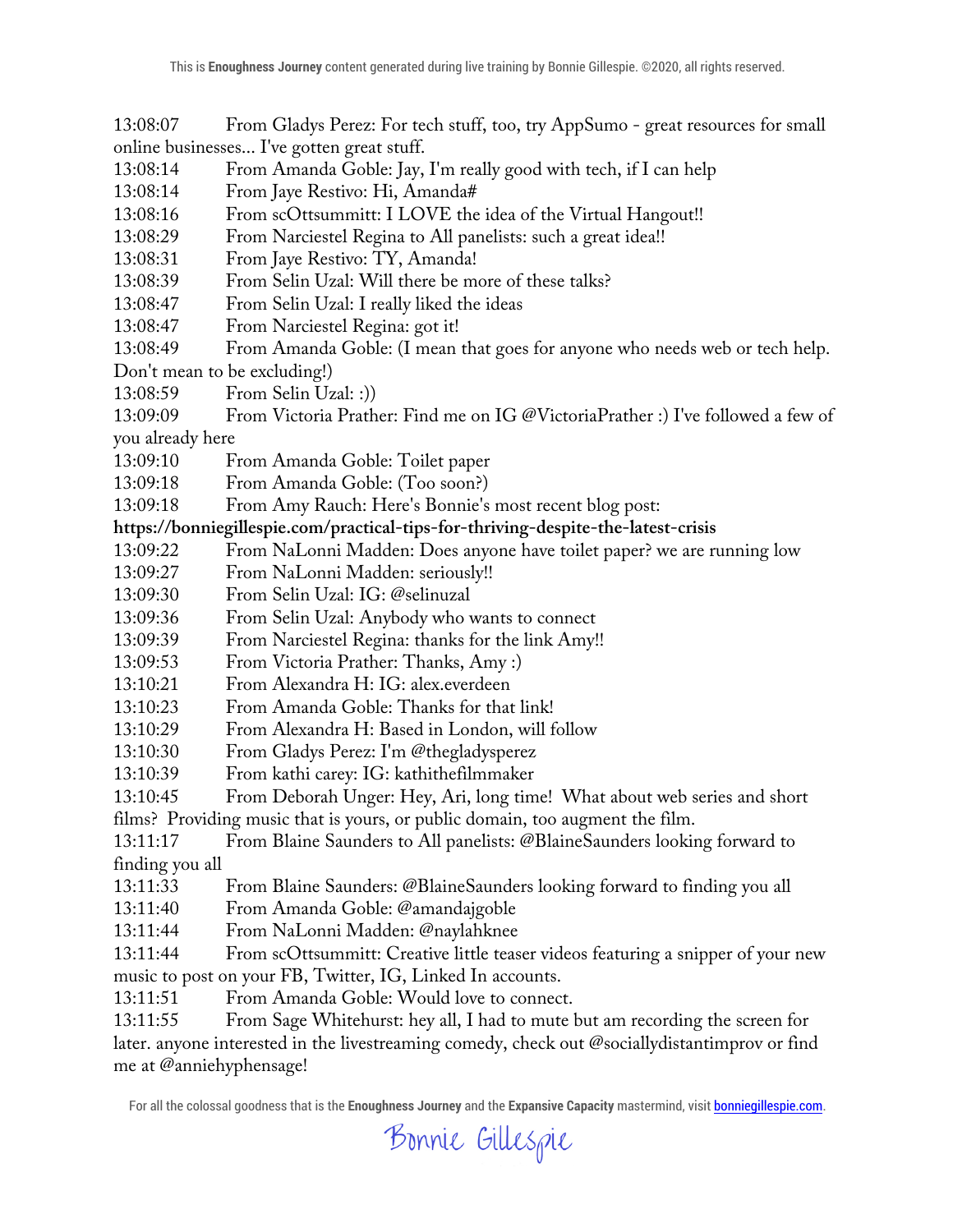- 13:11:59 From Yolanda Porter: @yolieporter 13:12:24 From Natalie Scott: @natscottsings following everybody! 13:12:28 From David H. Lawrence XVII: Sage... they said there will be a replay 13:12:36 From Stephanie Chloé Hepner: @stephaniechloehepner following all! 13:12:37 From Amanda Goble: I'm trying to follow everyone as they pop up, also 13:12:58 From Sage Whitehurst: Oh great, thanks! 13:13:03 From Blaine Saunders: NaLonni, I am sorry you are low! i had family mail us TP from Texas 13:13:13 From Sage Whitehurst: editing a VO but still want to participate lol 13:13:31 From Bradley Williams: @bradleyNikoal (I narrate) 13:13:36 From Amy Rauch: Hey all :) The replay will be here (about an hour or so after this webinar ends) **https://bonniegillespie.com/replay** 13:13:38 From Bradley Williams: on IG 13:13:41 From Gladys Perez: LOLOL 13:13:49 From David H. Lawrence XVII: Bschoolinanhour dot com 13:14:01 From Victoria Prather: Lol @DHLXVII 13:14:01 From Gladys Perez: BSchool Cliff Notes 13:14:27 From Bradley Williams: thanks David for the link 13:14:41 From Jaye Restivo: Yay! Chat will be in replay! phew! 13:14:42 From David H. Lawrence XVII: That's not a real link, Bradley 13:14:42 From Amanda Goble: YAY!!!! 13:14:43 From Alex Ryan: APPLAUSE!!!!! 13:14:43 From Gladys Perez: Thalma!! You're awesome!! 13:14:44 From scOttsummitt: \*\*CLAPPING\*\*\*\* 13:14:44 From Hilary Walker: 13:14:45 From Andy Lacerte: 13:14:46 From Alexandra H: Yaay Thalma 13:14:46 From Amy Rauch: Nice work, Thalma! 13:14:46 From Kerry Snyder: 13:14:48 From Deborah Unger: Thanks, Thalma!!!! 13:14:49 From Rhianna Basore: NICW! 13:14:49 From Andy Lacerte: 13:14:49 From Renata Hinrichs: yay!!!!! 13:14:50 From Stephanie Chloé Hepner: 13:14:50 From Victoria Prather: Woot Woot 13:14:51 From Bradley Williams: thank you Thalma!!! 13:14:51 From Natalie Scott: yay thalma! 13:14:51 From Rana Evans: Yay Thalma! 13:14:52 From kathi carey: \*\*\*\* applause \*\*\*\*\* 13:14:52 From Alex Ryan: (David and Bradley) 13:14:52 From Gladys Perez: CLAPPING! 13:14:52 From Elizabeth D'Onofrio: Yay!
	- 13:14:53 From Deanna Anthony to All panelists: so awesome!

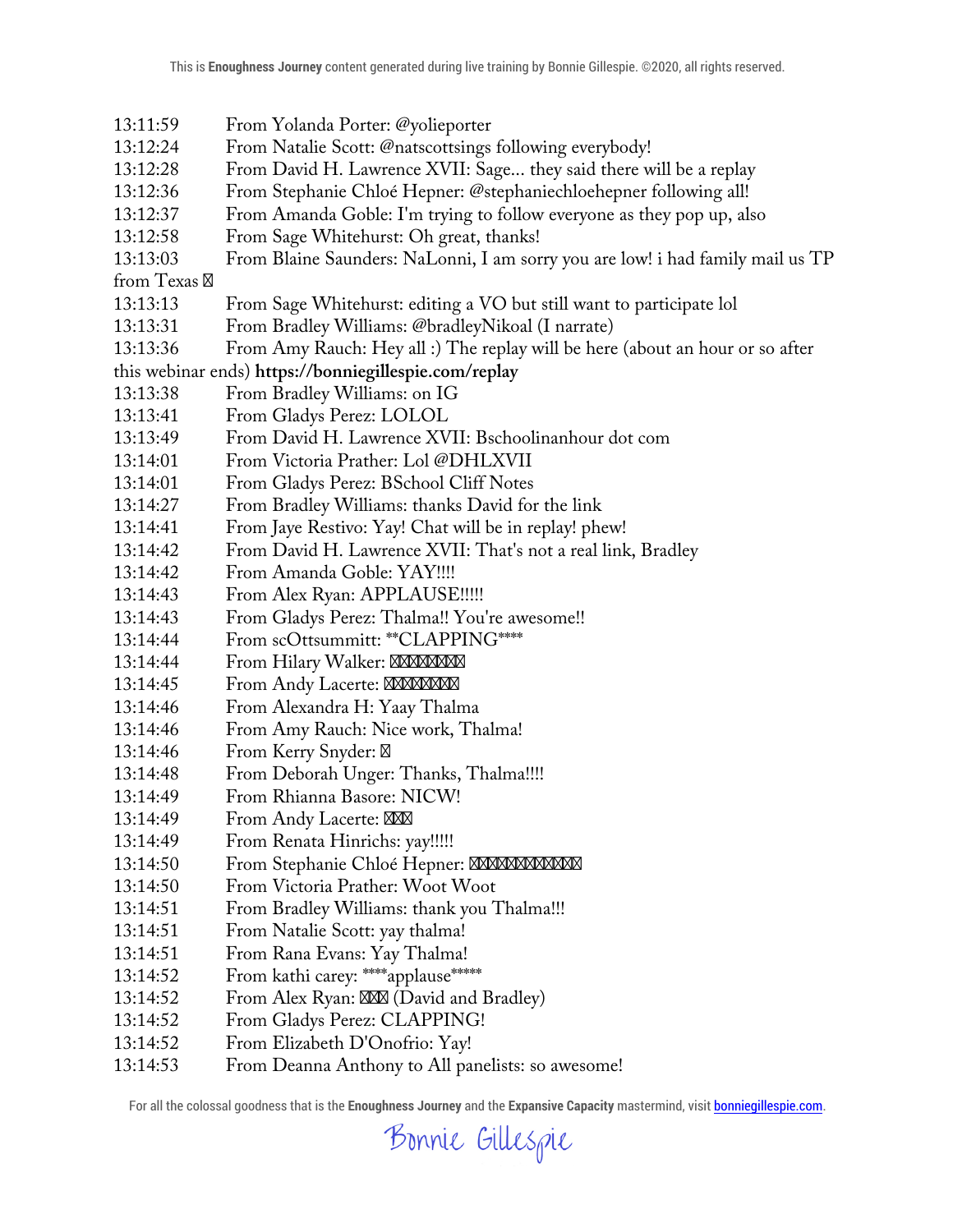- 13:14:54 From Jorjeana Marie: YAY!!! Thank you! Inspiring!
- 13:14:54 From Alexandra H: Clappin
- 13:14:55 From Andy Lacerte:
- 13:14:55 From rosannerubino: Thanks all!
- 13:14:56 From Laura Dowling Shea: Amazing!!! clap clap clap!
- 13:14:56 From NaLonni Madden: thank you THALMA!!
- 13:14:56 From Jaye Restivo: Thalma!
- 13:14:56 From Frankie Anderson to All panelists: Yay!!
- 13:14:58 From Anamaria Maier: thank you!
- 13:14:59 From denise ivanoff: APPLAUSE!!!
- 13:14:59 From Lisa Coombs: YAY!!!
- 13:15:00 From Pete Luna: Yay!!
- 13:15:02 From Yolanda Porter: thank you Thalma!
- 13:15:05 From Pam Tierney:
- 13:15:12 From janet rembaum to All panelists: !!!
- 13:15:14 From Amanda Goble: I have a question as someone who has a business online
- already
- 13:15:17 From Bradley Williams: Thalma!
- 13:15:21 From Khalid Rivera: that b school link doesn't work
- 13:15:31 From Amanda Goble: I struggle to reach my clients.
- 13:15:42 From David H. Lawrence XVII: That's not a real link I was making a joke about what Thalma said
- 13:15:43 From Victoria Prather: It was a joke for the link I think Bon might hoard that URL post-call. ;)
- 13:15:44 From Amanda Goble: (And money mindset is everything, and a struggle)
- 13:16:05 From Bradley Williams: ah, gotcha David
- 13:16:14 From Khalid Rivera: Amanda put it in the Q&A section. i wanna hear your
- question
- 13:16:53 From David H. Lawrence XVII: Will have to watch the rest on replay have a 1:30. Thank you so much Bonnie (and everyone!)
- 13:18:42 From Amanda Goble: Thanks I didn't see that before!
- 13:18:45 From scOttsummitt: Got to scoot, fellow Ninjas! Love to connect with SMFA
- folks ~ find me @scOttsummitt (Twitter) Have an amazing wknd, everyone! :) scOtt
- 13:19:47 From Deva Jean-Philippe: That was a chitty way of dealing with a problem.
- That's why I don't follow "authority" I'm really sending you a hug Bonnie. That actually made me angry. Poor kids waiting in the "ugly" line.
- 13:20:08 From Hilary Walker to All panelists: hear hear, Deva!
- 13:20:10 From Amy Rauch: Hi Guy! I see your hand is raised :) If you have a question for Bonnie, please drop it in the Q &A box so Bon can see it :)
- 13:20:15 From Gladys Perez: 16? Wow, in NY it's 14
- 13:20:19 From Alexandra H: Thank you for sharing your story Bonnie
- 13:20:38 From Hilary Walker: my goodness
- 13:21:16 From Amanda Goble: Well this resonates.

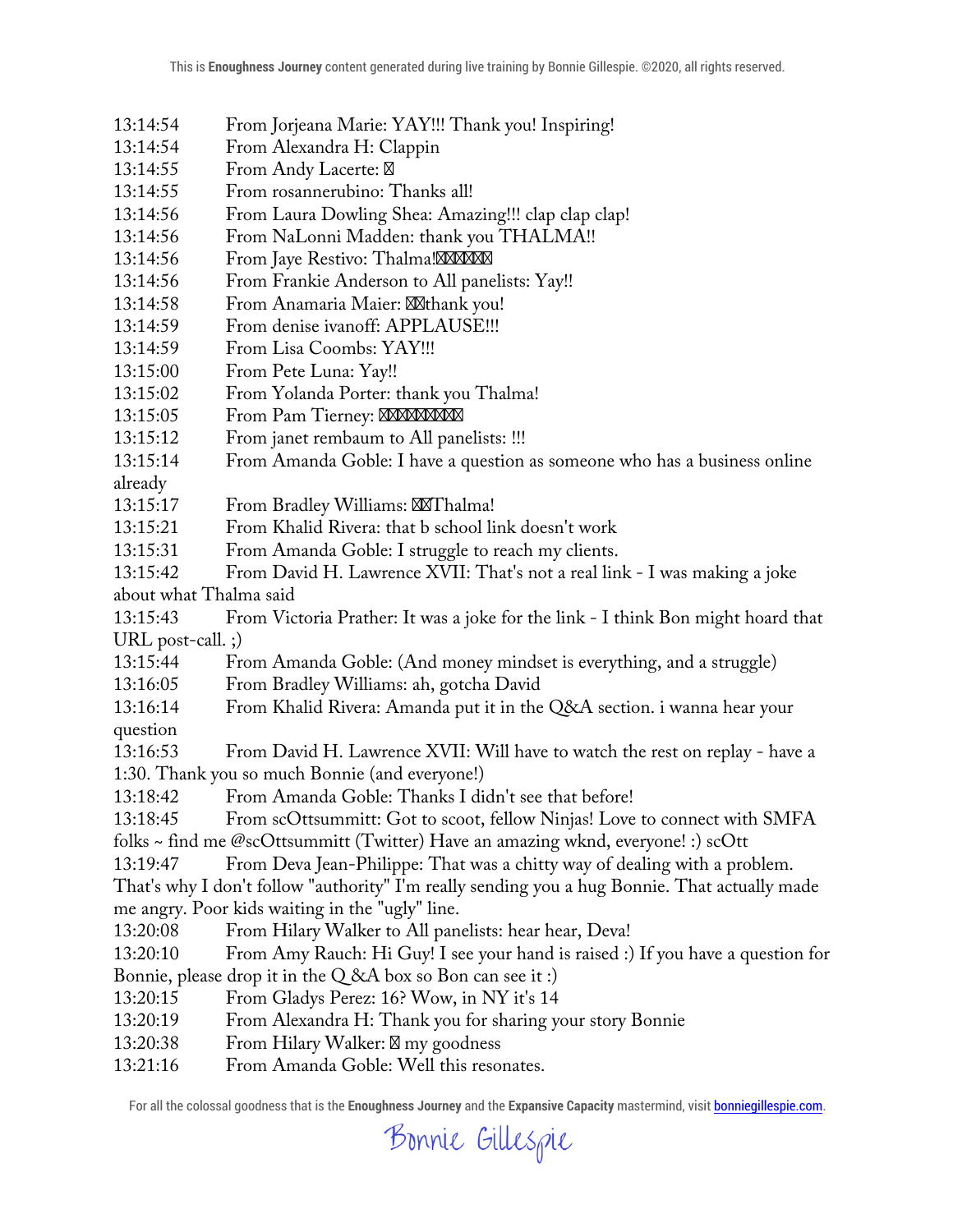13:21:17 From Amy Rauch to Hilary Walker, All Panelists: Hi Hilary! Please reset your chat to all panelists and attendees if you'd like everyone to see your messages. :)

13:21:35 From Jaye Restivo: Amanda, it does

- 13:21:55 From Hilary Walker:  $\bullet$  thanks Amy! I accidentally hit the wrong one.
- 13:22:04 From Amanda Goble: (It's safe to be safe!)
- 13:22:05 From Natalie Scott: "it's safe to be successful" has been one of my fave bon

mantras for a while

- 13:22:54 From Gladys Perez: I'm gonna add those it's safe to... to my walls.
- 13:23:00 From Gladys Perez: Denise D-T is awesome!
- 13:23:05 From Gladys Perez: Helped me so much!
- 13:23:10 From Selin Uzal: who?
- 13:23:16 From Gladys Perez: Just w/her books and blogs.
- 13:23:22 From Selin Uzal: Denise who?
- 13:23:24 From Alex Ryan: Denise Duffield Thomas
- 13:23:29 From Selin Uzal: thanks
- 13:23:31 From Rhianna Basore: Denise DT is the best ever!
- 13:23:32 From Gladys Perez: Denise Duffield-Thomas. Luckybitch dot com
- 13:23:52 From Bex Carney: She is amazing!
- 13:23:57 From Yolanda Porter: she's amazing!
- 13:25:26 From Gladys Perez: lolol
- 13:25:39 From Jaye Restivo: Wow. Building our enoughness is so key
- 13:25:48 From Amanda Goble: It really is
- 13:26:13 From Rhianna Basore: yeah, you are~
- 13:26:28 From Rhianna Basore: Be the visionary :)
- 13:26:29 From Elizabeth D'Onofrio: I loved this. By George, I think I got it!
- 13:26:34 From Alex Ryan: yup
- 13:26:36 From Amanda Goble: All. The. Time.
- 13:26:37 From Gladys Perez: all the time!
- 13:26:42 From kathi carey: Yep
- 13:26:43 From Anamaria Maier: Thank you for the brilliant advice shared today, Bonnie!
- 13:26:46 From Deborah Unger: all the time.
- 13:27:33 From Elizabeth D'Onofrio: I've learned so much from you even though I have
- been in the biz for over 30 years. Things change and you are up on it! Now I am too.
- 13:27:57 From Rhianna Basore: Woo woo!
- 13:28:09 From Elizabeth D'Onofrio: I hope one day I get to meet you in person.
- 13:28:10 From Deva Jean-Philippe: I don't get my brain picked on but I get loads of
- people leaning on me. I learned to manage people so I don't become a life raft boat.
- 13:28:35 From Gladys Perez: what about figuring out what it should/ought to be?
- 13:28:41 From Elizabeth D'Onofrio: People are picking my brain all the time and I'm not even famous.
- 13:28:44 From Hilary Walker: I relate Deva...it's touch when you are seen as a leader
- 13:28:51 From Hilary Walker: tough\*
- 13:29:15 From Gladys Perez: where is the link?

Bonnie Gillespie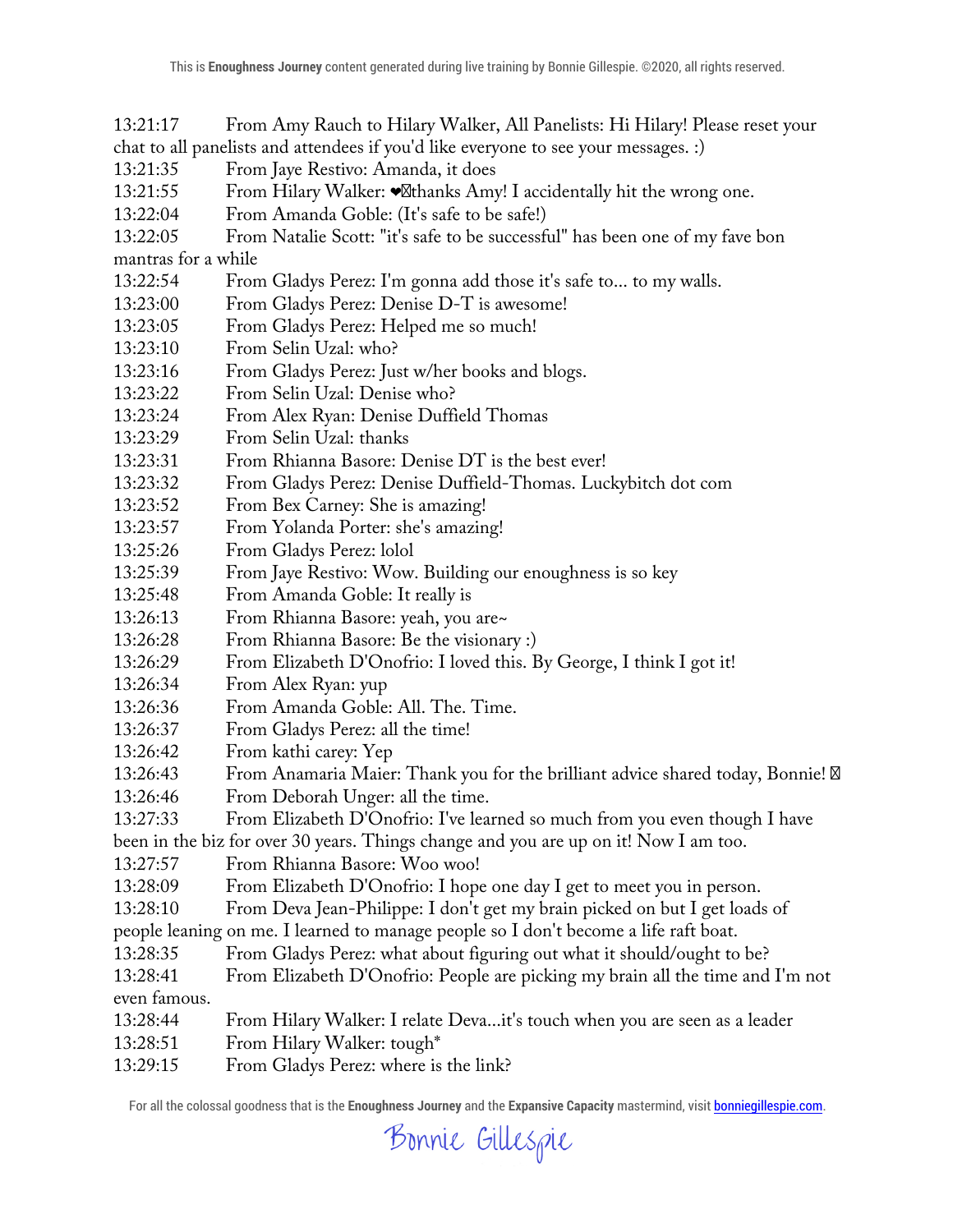13:29:28 From Mireille Villarqui to All panelists: I jumped in late. Is there a replay of the 5 concepts/steps available?

13:29:54 From Elizabeth D'Onofrio: I would never insult you like that.

13:30:17 From NaLonni Madden: 17

13:30:18 From Alex Ryan: I missed the link. Amy can you repost?

13:30:20 From Gladys Perez: 16th

13:30:20 From NaLonni Madden: 16

13:30:29 From Deanna Anthony: didn't see the link

13:30:32 From NaLonni Madden: At what time? Every Monday?

13:30:32 From Amanda Goble: I don't think it's been posted yet, has it?

13:30:51 From Gladys Perez: Love this!

13:30:56 From Gladys Perez: I'm in!

13:31:00 From Elizabeth D'Onofrio: Between your book and this workshop, I have more work to do in a day than hours in a day, but I love it.

13:31:06 From Bradley Williams: yes please!

13:31:11 From Gladys Perez: Working from home in my golden handcuffs job!

13:31:34 From NaLonni Madden: Would love to attend...have a set writers group I host via zoom every other Monday though

13:31:35 From Gladys Perez: So no 3 hours commuting per day and my play got canceled, so I can do this!

13:32:26 From Blaine Saunders: do you think it would get more out of the workshop if I go through the book first?

13:32:28 From Kerry Snyder: if we start out at a price can we do a payment plan along the way at the same price we started out at thru the whole time?

13:32:33 From Frankie Anderson to All panelists: Gotta jet, thanks to Bonnie and the ninjas for all this great info!! Stay safe and creative everyone :)

13:32:39 From NaLonni Madden: le sigh..

13:32:55 From Jaye Restivo: Dang. going through FOMO about this. paying for membership for GIGFNT currently.

13:33:03 From Gladys Perez: Me likey pop-up course!

13:33:17 From Alex Ryan: yes yes! Link?

13:33:23 From Amy Rauch: Go deeper into the 5 steps. Let Bonnie help you JFDI and make your most marketable idea a reality **https://bonniegillespie.com/lets-jfdi**

13:33:31 From Alex Ryan: There we go THANKS AMY!

13:33:59 From Thalma De Freitas: Love this so so much <3 Thank you Bonnie <3

13:34:19 From Mireille Villarqui to All panelists: Thanks Bonnie!!!

13:34:20 From Gladys Perez: Betty is barking and freaking out. I have to play ball now.

JFDI all the way!!!!

- 13:34:23 From Hilary Walker: Thank you all for a great call!! hell yes!!
- 13:34:25 From Victoria Prather: In!

13:34:25 From Stephanie Chloé Hepner: obsessed. JUST FUCKING DO IT

13:34:59 From Amanda Goble: Gladys, I relate! Hard!

For all the colossal goodness that is the **Enoughness Journey** and the **Expansive Capacity** mastermind, visit bonniegillespie.com.

## Bonnie Gillespie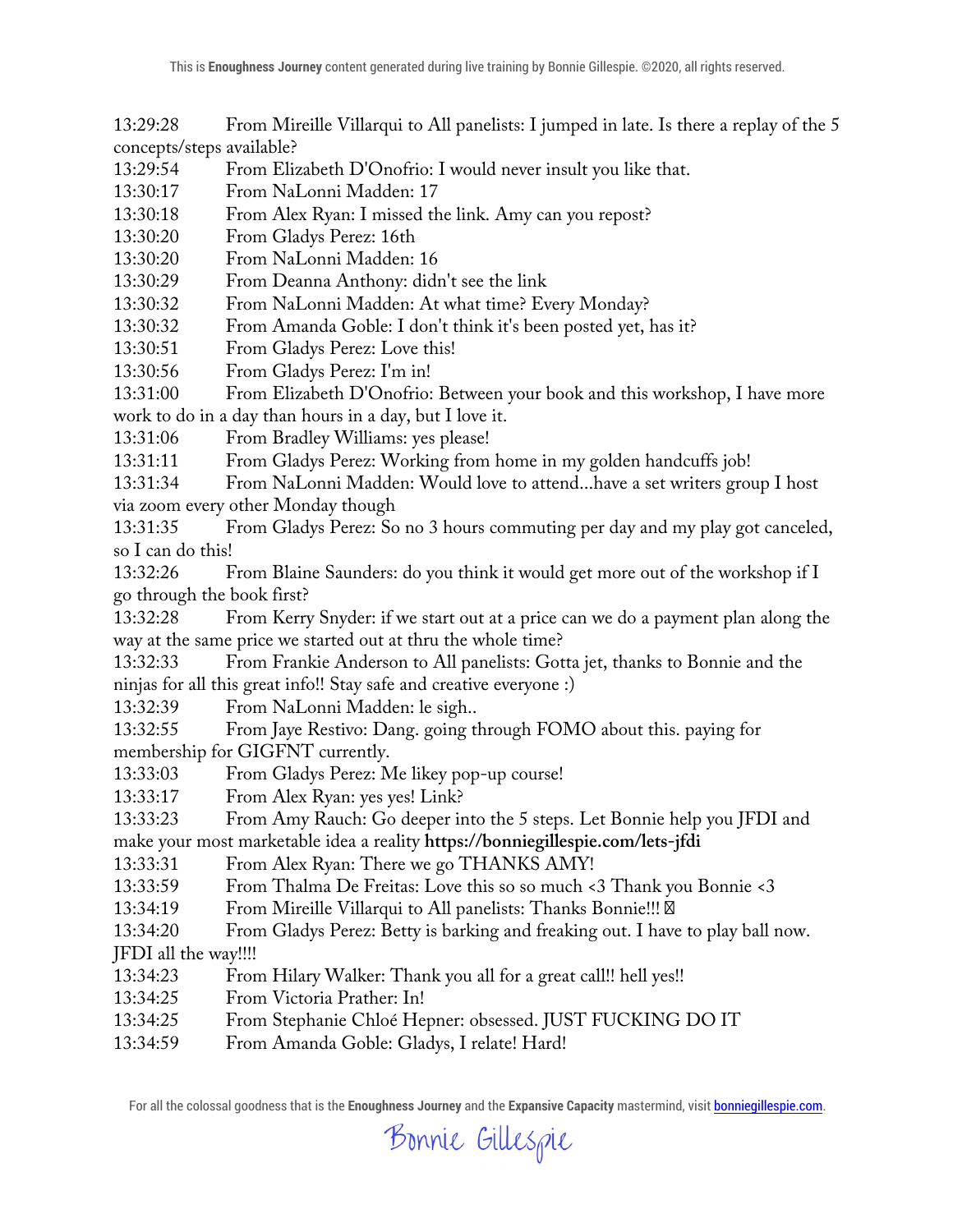13:35:17 From Judy Clark to All panelists: Thank you Bonnie. Another light bulb

moment.

13:35:41 From Kerry Snyder: awesome!!

13:35:43 From Brigid Abreu to All panelists: Bonnie, you are so inspiring! Your expansive capacity is showing :D

13:35:47 From Rhianna Basore: WOOOOOOOOOOOOOOOOOOOOOOO!

13:35:47 From Alex Ryan: BONNIE!!!! YES!!!!!!!!!!!

13:35:48 From Stephanie Chloé Hepner: congrats @bonnie !!!!!

- 13:35:54 From Gladys Perez: Wooohhoooooooo!
- 13:35:58 From Andy Lacerte to All panelists:

13:36:01 From Pete Luna: Häagen-Dazs White Chocolate Raspberry Truffle is everything! 1000 calories a spoonful. You won't care!

- 13:36:02 From Bradley Williams: Go Bonnie!!!
- 13:36:03 From Stephanie Chloé Hepner:
- 13:36:05 From Thalma De Freitas: Clap clap clap clap clap clap Oh Bonnie <3
- 13:36:05 From Andy Lacerte to All panelists: whoa!!
- 13:36:06 From Yolanda Porter: Wooohooooo!!!!!
- 13:36:09 From Stephanie Chloé Hepner:
- 13:36:14 From Deanna Anthony: oh yes! I'll have what she's having, please!
- 13:36:17 From Bradley Williams: I want that for myself! lots o cash!!
- 13:36:18 From Gladys Perez: Squeaking toys for you, Bon!
- 13:36:59 From Hilary Walker: BADASS Bon
- 13:37:08 From Jaye Restivo: Bonnie. I'm knowing I'll come up w some amount. Don't

want to be insulting as it actually priceless. Could I up the amount at a later date?

13:37:29 From Gladys Perez: I'm in!

13:37:30 From Amanda Goble: I echo that quetsion

13:37:36 From NaLonni Madden: same question as Jaye...I have funds set aside for stuff like this and regular expenses...but it's not much

- 13:37:43 From Amanda Goble: Can we pay an amount now and then add more \$\$ later?
- 13:37:44 From Amy Rauch to Jaye Restivo, All Panelists: Hey Jaye- Please pop your question into the Q&A box so Bonnie will see it!
- 13:38:07 From Gladys Perez: I paid the average. that's a nice option!
- 13:38:08 From Kerry Snyder: amanda ty,, you asked that better than I did.
- 13:38:12 From Gladys Perez: Paypal credit, baby!
- 13:38:22 From Amy Rauch: Just a reminder to pop your questions into the Q&A box :)
- 13:38:37 From Gladys Perez: Hmmm, love that advice for Alex.
- 13:38:46 From Alex Ryan: THANK YOU! Yes, yes! Ok
- 13:39:26 From Amanda Goble: Thank you, Amy.
- 13:39:31 From Gladys Perez: Gotta run off now, Thank you!
- 13:39:53 From Brigid Abreu to All panelists: Agreed!!!
- 13:39:53 From Victoria Prather: I need to hop off but I'M in and along with private
- coaching, I cannot WAIT to do this. Perfect timing as usual. ;) Thanks, Bon!
- 13:40:06 From Anamaria Maier: ❤

Bonnie Gillespie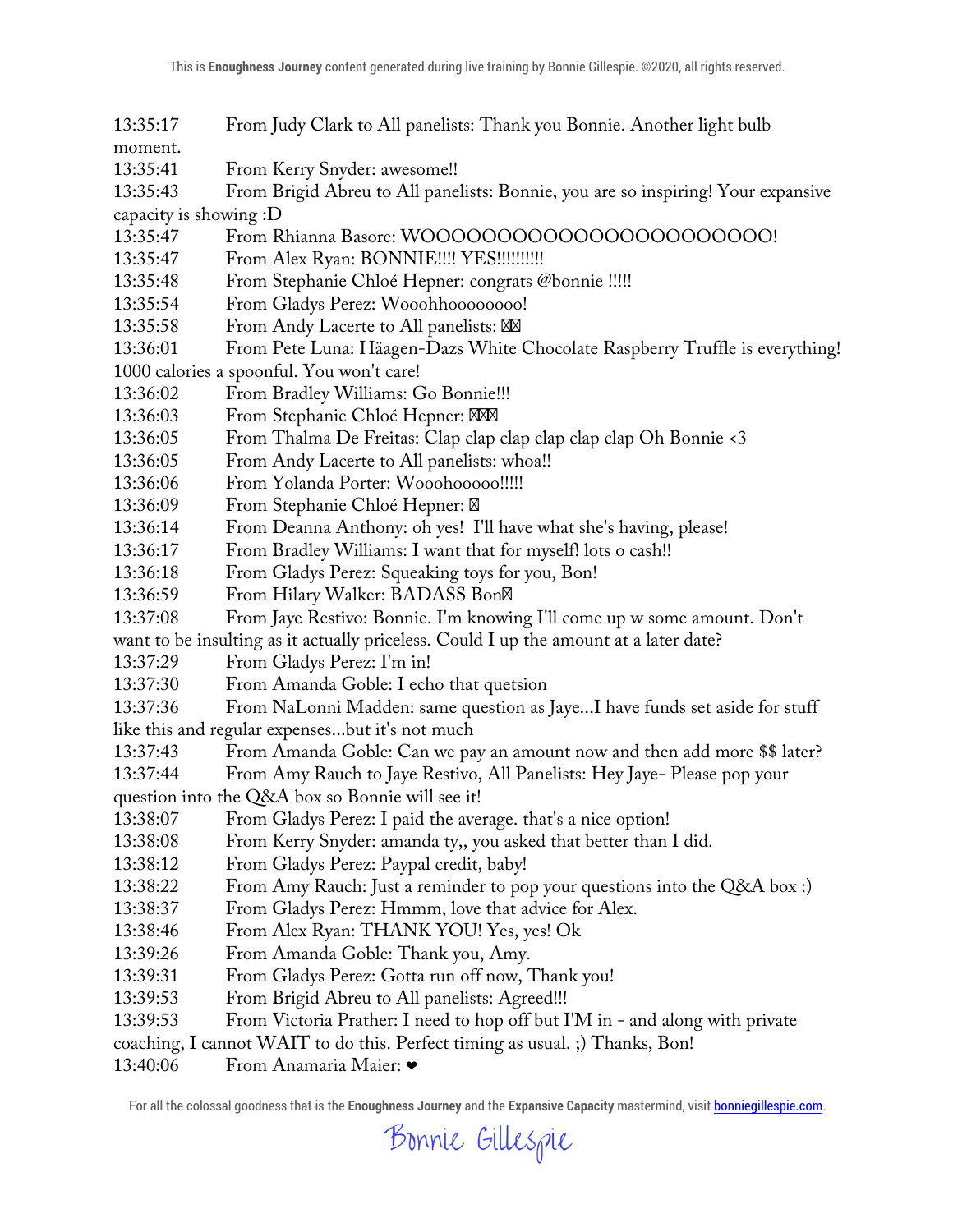- 13:40:09 From Bex Carney: 100% true
- 13:40:18 From Hilary Walker: ❤
- 13:41:15 From NaLonni Madden: do we have to be present for every meeting?
- 13:41:40 From Amanda Goble: Hello Kitty!
- 13:41:41 From Alex Ryan: You so SMAHT!
- 13:41:53 From Anamaria Maier: Ahahaha
- 13:42:06 From Deborah Unger: Thanks, everyone! Enjoy the rest of the day!
- 13:42:15 From Amy Rauch: Let Bonnie help you JFDI! **https://bonniegillespie.com/lets-**
- **jfdi**
- 13:42:38 From Natalie Scott: can't wait to chat with you all! have a safe weekend!
- 13:43:00 From Hilary Walker: thanks, this was great! stay healthy and get creative !
- 13:43:11 From Alex Ryan: Holy shit bon yes Our joy got inconvenient. fuck.
- 13:43:23 From Jaye Restivo: We have to end of June to sign up at these new prices.
- 13:43:40 From Bex Carney: Yes we dooooo! xo
- 13:43:40 From Sean Frost to All panelists: thatvEXACTLY happened to me. it's taken

35-40 years to overcome that.

- 13:43:54 From NaLonni Madden: yes me too
- 13:44:25 From NaLonni Madden: Pay a Different Amount
- 13:44:32 From Alex Ryan: it's \$242 or so now
- 13:44:32 From NaLonni Madden: I paid a diff amount
- 13:44:42 From Alex Ryan: that's the average currently
- 13:44:49 From Laura Dowling Shea: I love that.
- 13:44:51 From Thalma De Freitas: I paid \$245 as average 5 minutes ago
- 13:45:16 From Alex Ryan: Nice Thalma! It's going UP! WOOHOO!
- 13:45:23 From Thalma De Freitas: <3
- 13:45:34 From Yolanda Porter: ♥
- 13:45:43 From Deva Jean-Philippe: Yes Hilary Walker. It's tough. The process of
- managing people needs becomes easier with time and require less energy expenditure but still... Indeed tough. Google Float Lab it's an isolation tank system. It helps me tremendously in resetting my brain/energy when I'm drained out.
- 13:46:11 From Jaye Restivo: Looks like I need to read Denise's book.
- 13:48:06 From Renata Hinrichs: Thanks so much. I have to go. Take care.
- 13:48:22 From Sean Frost: good point. I was thinking 100.00 at least. will think about it and see what I can do.
- 13:49:04 From Pete Luna: I'm astounded and humbled by how great this community is.
- Thank you all. ❤ Pete Luna, NYC
- 13:49:09 From Elisa Annette: Thank you for leaving it open.
- 13:49:13 From Laura Dowling Shea: This is so exciting!!!
- 13:49:14 From Amanda Goble: <3
- 13:49:20 From Thalma De Freitas: Thank you Bonnie!! <3
- 13:49:21 From Jaye Restivo:  $\bullet \bullet \bullet \bullet$
- 13:49:24 From Kerry Snyder: thank you for all of this!!

Bonnie Gillespie